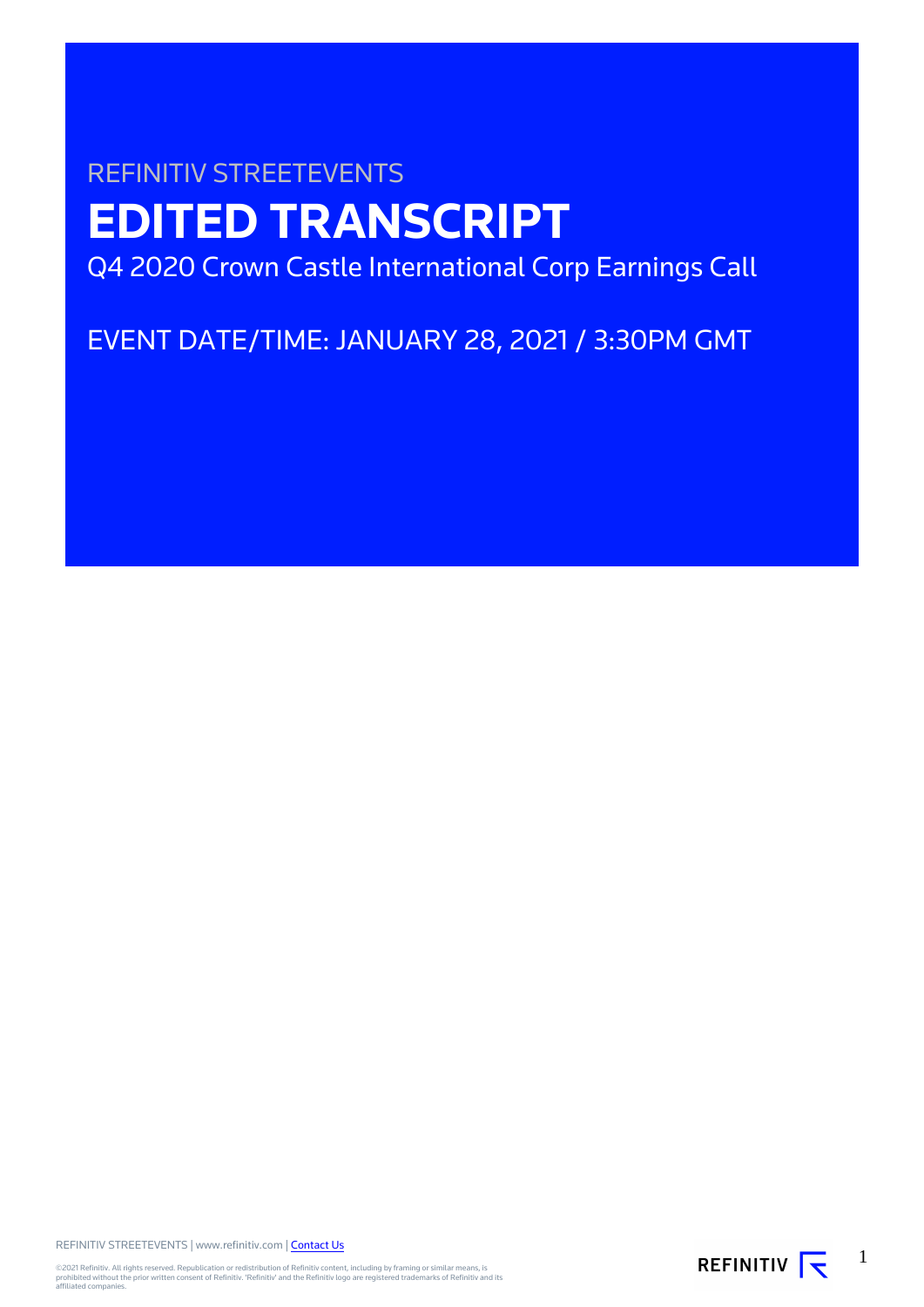#### **CORPORATE PARTICIPANTS**

**Benjamin Raymond Lowe** Crown Castle International Corp. (REIT) - VP of Corporate Finance & Treasurer **Daniel K. Schlanger** Crown Castle International Corp. (REIT) - Executive VP & CFO **Jay A. Brown** Crown Castle International Corp. (REIT) - President, CEO & Director

#### **CONFERENCE CALL PARTICIPANTS**

**Brandon Lee Nispel** KeyBanc Capital Markets Inc., Research Division - Research Analyst **Brett Joseph Feldman** Goldman Sachs Group, Inc., Research Division - Equity Analyst **Colby Alexander Synesael** Cowen and Company, LLC, Research Division - MD & Senior Research Analyst **David Anthony Guarino** Green Street Advisors, LLC, Research Division - Analyst of Data Centers and Towers **David William Barden** BofA Merrill Lynch, Research Division - MD **Jonathan Atkin** RBC Capital Markets, Research Division - MD & Senior Analyst **Matthew Niknam** Deutsche Bank AG, Research Division - Director **Michael Ian Rollins** Citigroup Inc. Exchange Research - Research Analyst **Nicholas Ralph Del Deo** MoffettNathanson LLC - Analyst **Philip A. Cusick** JPMorgan Chase & Co, Research Division - MD and Senior Analyst **Richard Hamilton Prentiss** Raymond James & Associates, Inc., Research Division - Head of Telecommunication Services Equity Research & Research Analyst **Simon William Flannery** Morgan Stanley, Research Division - MD **Spencer Harris Kurn** New Street Research LLP - Analyst of Towers and Infrastructure **Timothy Kelly Horan** Oppenheimer & Co. Inc., Research Division - MD and Senior Analyst **Timothy Patrick Long** Barclays Bank PLC, Research Division - MD and Senior Technology Hardware & Networking Analyst **Walter Paul Piecyk** LightShed Partners - Partner & TMT Analyst

#### **PRESENTATION**

#### **Operator**

Good day, and welcome to the Crown Castle Q4 2020 Earnings Call. Today's conference is being recorded.

At this time, I'd like to turn the conference over to Vice President of Corporate Finance, Ben Lowe. Please go ahead, sir.

#### **Benjamin Raymond Lowe Crown Castle International Corp. (REIT) - VP of Corporate Finance & Treasurer**

Great. Thank you, David, and good morning, everyone. Thank you for joining us today as we review our fourth quarter 2020 results. With me on the call this morning are Jay Brown, Crown Castle's Chief Executive Officer; and Dan Schlanger, Crown Castle's Chief Financial **Officer** 

To aid the discussion, we have posted supplemental materials in the Investors section of our website at crowncastle.com, which we will refer to throughout the call this morning.

This conference call will contain forward-looking statements, which are subject to certain risks, uncertainties and assumptions, and actual results may vary materially from those expected. Information about potential factors which could affect our results is available in the press release and the Risk Factors sections of the company's SEC filings. Our statements are made as of today, January 28, 2021, and we assume no obligation to update any forward-looking statements.

In addition, today's call includes discussions of certain non-GAAP financial measures. Tables reconciling these non-GAAP financial measures are available in the supplemental information package in the Investors section of the company's website at crowncastle.com.

So with that, let me turn the call over to Jay.

#### **Jay A. Brown Crown Castle International Corp. (REIT) - President, CEO & Director**

Thanks, Ben, and thank you, everyone, for joining us on the call this morning. As you saw from our announcements last night, we delivered another year of solid growth in 2020. We expect to generate double-digit AFFO growth per share in 2021, and we secured our largest-ever small cell commitment with the 15,000 node award from Verizon to support their 5G build-out.

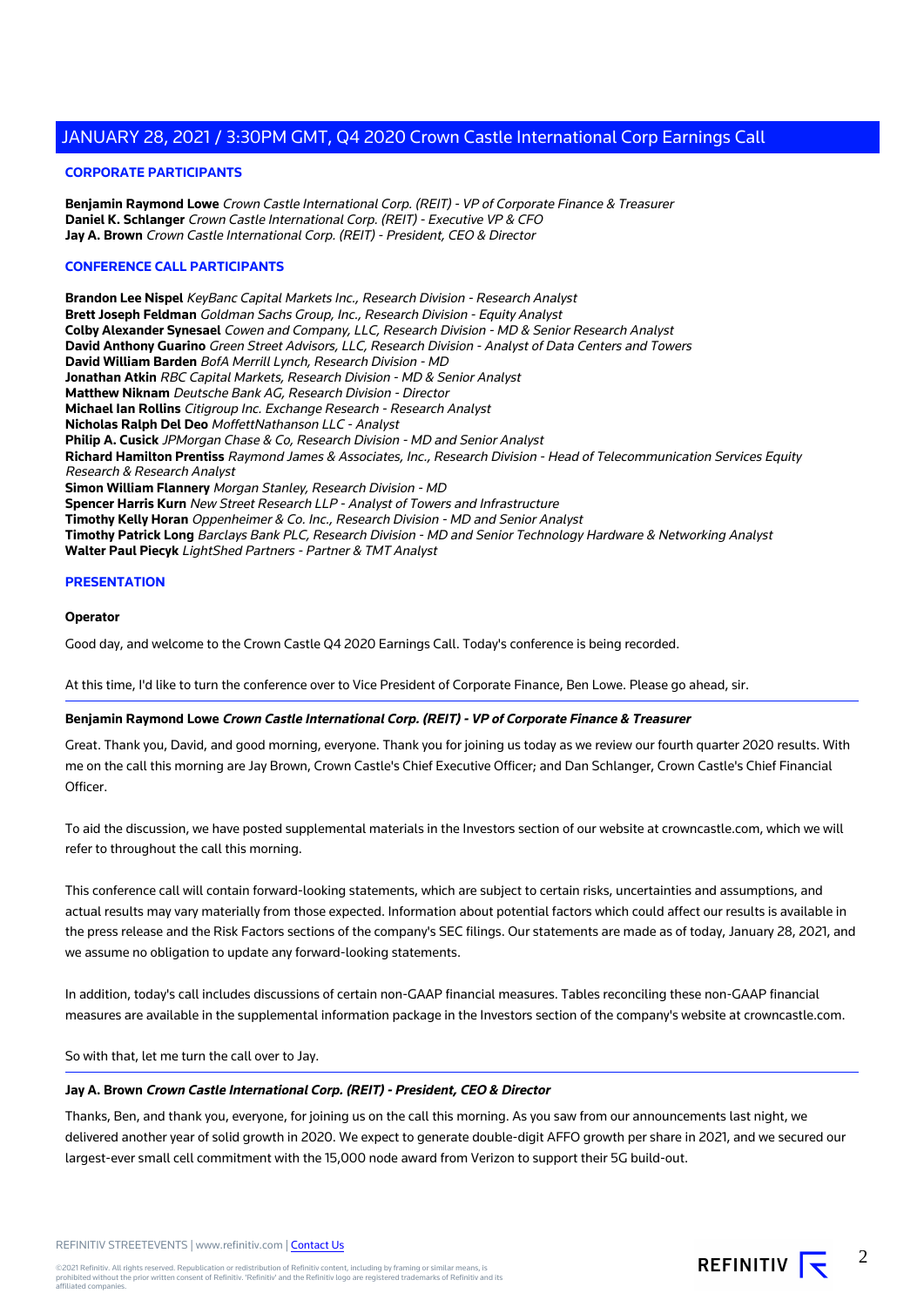Dan will discuss the results in our full year 2021 outlook in a bit more detail in a minute, so I want to focus my comments on 2 areas: our strategy to maximize long-term shareholder value while also delivering attractive near-term returns and the recent positive developments that increased my confidence on our strategy and growth opportunity.

I believe our strategy and unmatched portfolio of more than 40,000 towers and approximately 80,000 route miles of fiber concentrated in the top U.S. markets have positioned Crown Castle to generate growth in cash flows and dividends per share, both in the near term and for years to come. Despite the challenges presented last year, we continued to build on our long history of consistently delivering compelling growth through various market cycles, highlighting both the strength of our business model and the significant value-creation opportunity our strategy provides to shareholders.

One of the core principles of our long-term strategy is to focus on the U.S. market because we believe it represents the fastest-growing market for wireless network investment with the least amount of risk, leading to superior long-term returns. The demand for our shared infrastructure is fundamentally tied to the insatiable demand for mobile data in the U.S., which increased by 30% again last year. Because these growth outlook and market fundamentals are so compelling, the U.S. wireless market continues to attract a disproportionate amount of capital investment. This dynamic is again apparent with the C-Band spectrum auction with gross proceeds of more than \$80 billion.

During my more than 20 years at Crown Castle, large-scale wireless spectrum auctions in the U.S., like this one, have followed a consistent pattern. First, industry observers questioned whether the capital required to secure the valuable spectrum will crowd out investment in wireless networks. And second, these questions are answered with long periods of sustained significant investment. Similar to the past, the seemingly insatiable demand for data drives the need for additional spectrum. Further, the only way the spectrum can meet the demand is for our customers to deploy it on towers and small cells. I am confident that we will look back in the years to come and recognize how important this auction was for the development of nationwide 5G in the U.S.

In addition to deploying more spectrum, cell site densification has always been a key tool that carriers have used to add network capacity, enabling our customers to get the most out of their spectrum assets by reusing the spectrum over shorter and shorter distances. The nature of wireless networks requires that cell site densification will continue as the density of data demand grows, particularly given the higher-spectrum bands that have been auctioned in recent years and that have shorter propagation characteristics.

Slide 3 illustrates this point. The higher-frequency spectrum bands are valuable because they provide our customers with the ability to significantly increase network capacity given how much more spectrum is available in those higher frequencies. However, as you can also see on this slide, the signal travels over shorter distances, requiring more cell sites. As a result, we expect both the deployment of additional spectrum and this densification trend to drive significant demand for our tower and small cell assets for years to come.

To address this sizable and growing opportunity, we have invested nearly \$40 billion of capital over the last couple of decades in shared infrastructure assets that we believe are mission critical for wireless networks. Our tower investments began more than 20 years ago when we built and acquired assets that we could share across multiple customers, providing a lower cost to each customer while generating attractive returns for our shareholders over time as we leased up those assets.

More recently, as wireless network architecture evolve to require a network of cell sites that is much denser and closer to the end users, we established the leading small cell business in the U.S. with the same thought process in mind: provide a shared infrastructure solution that lowers the cost to each customer while generating compelling returns for our shareholders over time as we lease up those assets. We believe the addition of small cells and fiber to our strategy both complements our tower business and provides substantial potential upside to our 5G growth strategy.

To that point, we recently signed 2 strategic agreements. In November, we announced a 15-year agreement to lease DISH space on up to 20,000 of our tower sites. This strategic agreement established Crown Castle as DISH's anchor tower provider and includes certain fiber transport services to further support their nationwide 5G build-out. This agreement will contribute to our financial results over time as DISH deploys on our tower sites, and we expect to start in the back half of this year. We're excited to partner with DISH to support their long-term infrastructure needs and look forward to working with them as they deploy nationwide 5G network.

REFINITIV STREETEVENTS | www.refinitiv.com | [Contact Us](https://www.refinitiv.com/en/contact-us)

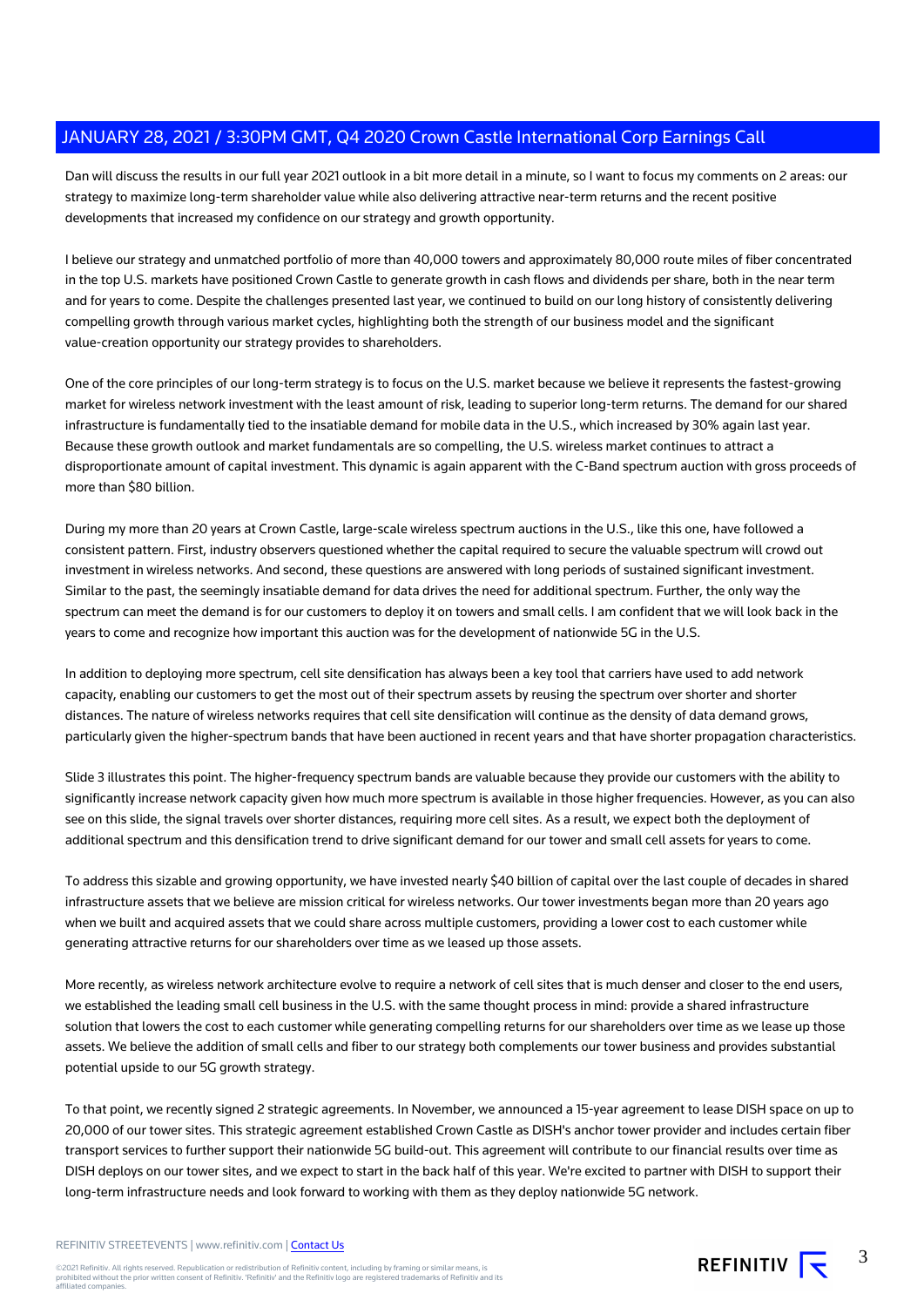As we announced yesterday, we are also excited that we have expanded our strategic relationship with Verizon by signing a long-term small cell agreement to support Verizon's 5G ultra-wide band and 5G nationwide deployment. Under this agreement, Verizon has committed to lease 15,000 new small cells, representing the largest small cell award in our history and demonstrating the value of sharing small cell and fiber infrastructure assets with multiple customers.

While we believe it is our ability to provide the full breadth of wireless infrastructure assets that allowed us to secure the agreements with DISH and Verizon, highlighting the benefits of the unique portfolio we have built over the last 20 years. With our 40,000 towers and 80,000 route miles of high-capacity fiber concentrated in the top U.S. markets, we believe we will continue to reap the rewards of our investments as our customers continue to roll out their nationwide 5G network.

As we noted in our press release, late last year, T-Mobile notified us that they were canceling approximately 5,700 small cells that we initially contracted with Sprint. The majority of the small cells were yet to be constructed and would have been located at the same locations as other T-Mobile small cells once completed. The Sprint cancellation resulted in T-Mobile accelerating the payment of all contractual rent obligations for those small cells as well as the payment of capital costs we had already incurred.

In addition to receiving the future rent associated with the canceled nodes, the small cell locations are now again available for future customers. And this development does not impact the long-term growth opportunity for our small cell business. As a result, we finished 2020 with approximately 50,000 small cells on air, and we have meaningfully increased our backlog of small cells committed or under construction to approximately 30,000.

As I reflect on 2020, I'm proud of how well our team delivered for our customers and our shareholders during a difficult operating environment. Looking forward, I'm excited about the growth opportunity as our customers embark on what is likely to be a decade-long investment cycle to develop 5G in what remains the best wireless market in the world.

Our strategy remains unchanged as we focus on delivering the highest risk-adjusted returns for our shareholders by growing our dividend and investing in assets we believe will drive future growth, and I believe Crown Castle offers shareholders an unmatched opportunity to benefit from the launch of 5G wireless networks. We provide a compelling total return opportunity with a high-quality dividend yielding more than 3%. We are delivering the highest tower revenue growth rate in the U.S. among our peers. We expect to generate double-digit AFFO per share growth this year, even before 5G spending occurs in earnest.

Our customers are affirming the value we bring with our comprehensive portfolio of shared infrastructure assets by entering into long-term agreements to access those assets, and we are investing in new infrastructure assets that we expect will extend the opportunity to grow dividends per share 7% to 8% per year. I believe this combination is as compelling for future value creation as we've ever seen at Crown Castle.

### And with that, I'll turn the call over to Dan.

#### **Daniel K. Schlanger Crown Castle International Corp. (REIT) - Executive VP & CFO**

Thanks, Jay, and good morning, everyone. As Jay mentioned, our 2020 financial results add to our long history of consistently delivering attractive growth. Specifically, we increased dividends per share by 8%, which reflects our commitment to return capital to shareholders and demonstrate our ability to grow through various market cycles. We delivered approximately 6% growth in organic contribution to site rental revenue, and we continue to improve our financial flexibility as we lowered our weighted average borrowing costs, extended the average maturity of our debt and reduced our leverage.

Before I walk through the financial results in more detail, I wanted to briefly discuss the nontypical items described in our earnings release yesterday that impacted fourth quarter and full year 2020 results. The Sprint cancellation Jay mentioned generated the biggest of these impacts, including an increase to other operating income, partially offset by a related increase in operating expense and the write-off of capital already spent on the construction of the canceled nodes. Additionally, we implemented a reduction in staffing primarily in our fiber segment that resulted in associated severance costs in the fourth quarter. The fourth quarter and full year 2020 net

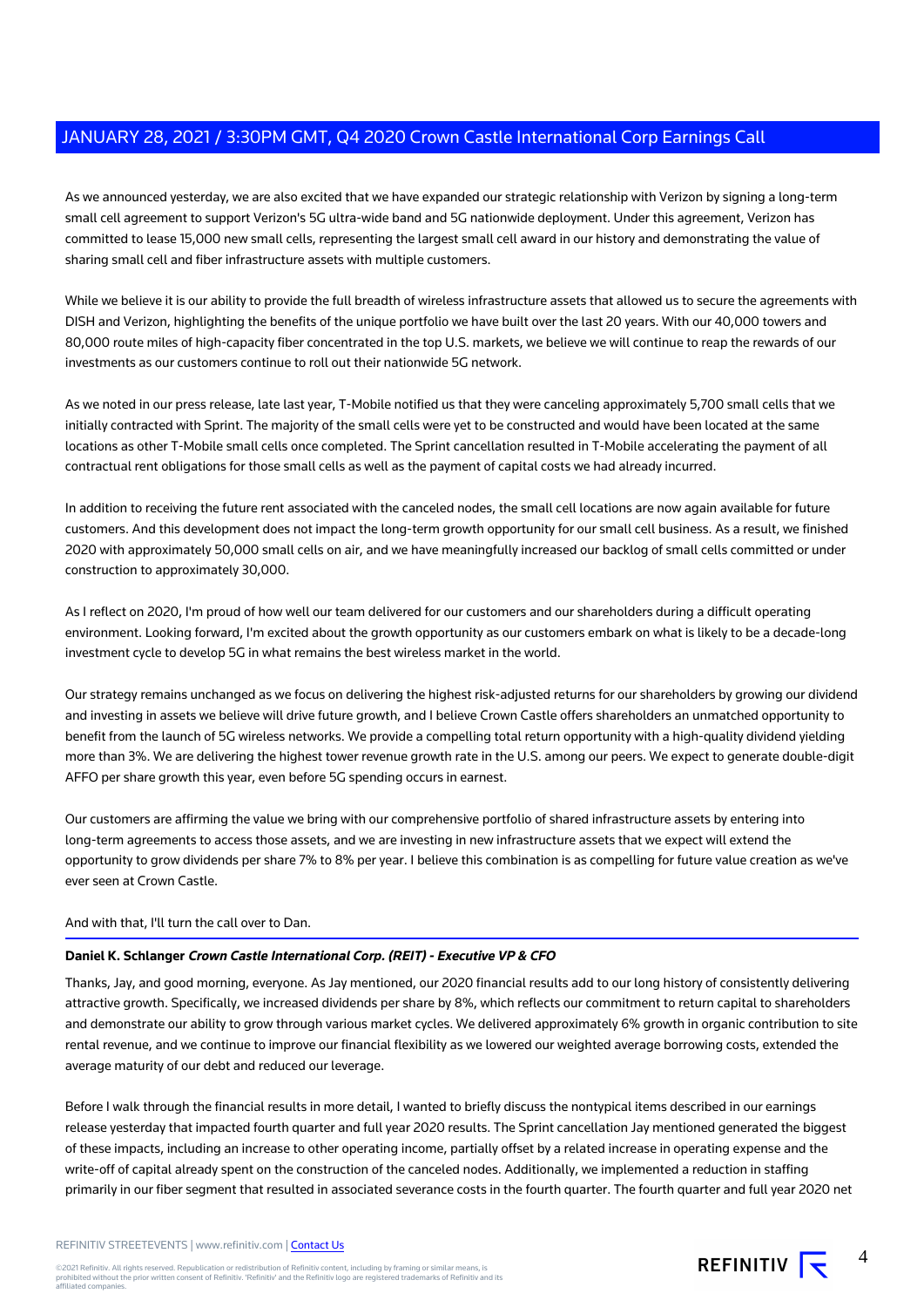benefit of these nontypical items, which were not contemplated in our prior full year 2020 outlook on both adjusted EBITDA and AFFO, is approximately \$286 million. We do not anticipate the nontypical items will have a material impact on our 2021 outlook, which remains consistent with the outlook we've provided in October. To make the financial figures in this earnings presentation more comparable, full year 2020 results and growth figures for full year 2021 have been adjusted to exclude the impact of these nontypical items.

Turning to Slide 4 of the presentation. Full year 2020 results were consistent with our prior expectations with site rental revenues and adjusted EBITDA increasing 4%, while AFFO increased 9% when compared to full year 2019. The 4% growth in site rental revenues included approximately 6% growth in the organic contribution to site rental revenues, consisting of approximately 5% growth from towers, 15% growth from small cells and 3% growth from fiber solutions.

Focusing on investment activity during the year, we deployed approximately \$1.5 billion toward discretionary investments in 2020, including \$1.2 billion for fiber and approximately \$320 million for towers. These investments were balanced with approximately \$2.1 billion paid in common stock dividends or \$4.93 per share, representing 8% growth when compared to dividends paid during 2019.

Now turning to Slide 5. Our full year 2021 outlook remains unchanged with 4% growth in site rental revenues, 5% growth in adjusted EBITDA and 12% growth in AFFO.

As shown on Slide 6, the expected 4% growth in site rental revenues includes approximately 6% growth in the organic contribution to site rental revenues, consisting of approximately 6% growth from towers, 15% growth from small cells and 3% growth from fiber solutions. As a reminder, DISH has publicly stated they expect to begin their network deployment later this year, so our outlook does not include a material contribution from DISH's build-out. Likewise, our recent agreement with Verizon is not expected to have a material impact on 2021 results.

As it relates to the balance sheet, we finished the year with approximately 4x debt to EBITDA on a last quarter annualized basis, which includes the net benefit from the nontypical items discussed earlier. Adjusting to include those items as onetime impacts that are not annualized, our leverage would have been approximately 5x. During 2020, we improved our balance sheet flexibility by extending the weighted average maturity by nearly 2 years, reducing our average borrowing cost by 40 basis points and reducing our leverage to our target of approximately 5x.

Looking forward, our expectation for 2021 capital expenditures remains unchanged at approximately \$1.5 billion. We expect we will be able to once again fund this discretionary capital with free cash flow and incremental borrowings, consistent with our investment-grade credit profile.

As I wrap up, we are excited about the positive demand trends in the U.S. wireless market and the opportunity we see to translate that demand into double-digit growth in AFFO per share this year. Looking further out, we believe our focus on the U.S. market and our ability to offer a broad portfolio of towers, small cells and fiber solutions, which are all integral components of communications networks, provides us the best opportunity to deliver superior long-term, risk-adjusted returns for our shareholders.

Before we open the call to questions, I want to also mention that we were recently informed by the SEC that they have concluded the previously disclosed investigation and that they do not currently intend to pursue an enforcement action.

With that, David, I'd like to open the call to questions.

### **QUESTIONS AND ANSWERS**

#### **Operator**

(Operator Instructions) And we'll take our first question from Mike Rollins with Citi.

REFINITIV STREETEVENTS | www.refinitiv.com | [Contact Us](https://www.refinitiv.com/en/contact-us)

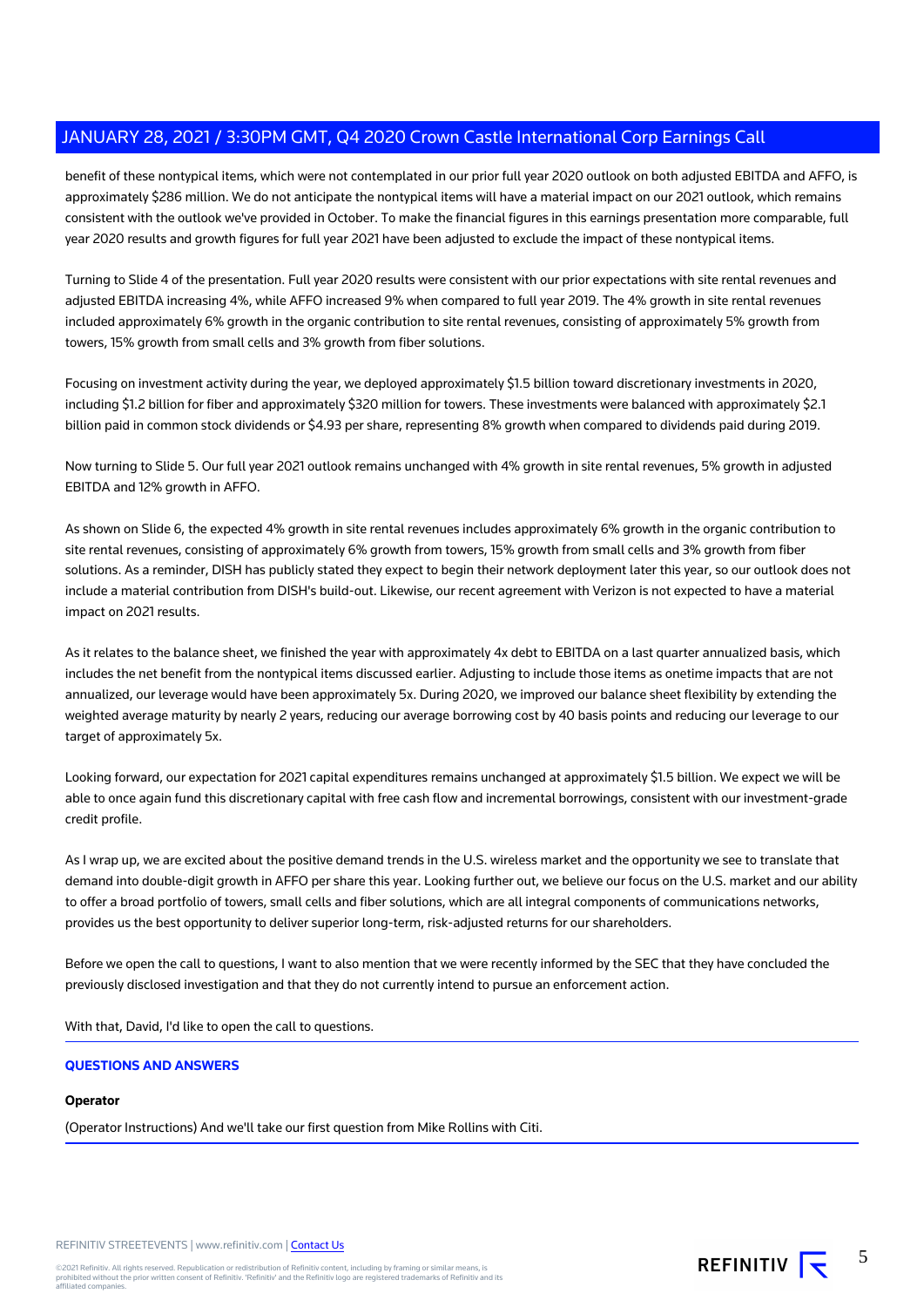#### **Michael Ian Rollins Citigroup Inc. Exchange Research - Research Analyst**

Just curious if you could spend some time discussing more of the small cell deal that you announced with Verizon in terms of how to think about the economics for this larger small cell deal versus maybe some of the others that you signed. How much might be on existing infrastructure versus infrastructure debt to be built and how that can flow through the P&L over the next few years?

### **Jay A. Brown Crown Castle International Corp. (REIT) - President, CEO & Director**

Yes. Thanks, Mike. A few things I would mention about this. And obviously, we're careful about the commercial terms under which we negotiate with the customers, but I think there are a few things that we can speak to related to it.

First is the returns that we would expect to gain from this agreement are consistent with the long-term approach that we've taken with deploying small cells. So initial yields of 6% to 7%, if they were to be the anchor deployment and then if they were to be a co-location on existing infrastructure, it would take those returns into the yields on invested capital into the low double digits. So from a return standpoint, really consistent with what we've seen historically.

We don't know the exact locations that these nodes that they've committed to will ultimately land in, so I can't be more specific than that. In terms of what the returns will look like, we'll have to let some time pass and see as they identify the locations, and then we'll update that, obviously, as we go.

I do think broadly, this is a -- the Verizon agreement is a real affirmation of our small cell strategy, and they believe there's real value in a third party providing the infrastructure to them. And I think we're in a great position to do that. So we're focused on making sure we deliver for them and help them get their 5G launched. And this agreement is really -- it's the floor. It's the beginning of what we think is a big start towards 5G, and I think we'll see more of this as time passes as we work to build out these 5G networks, but this is the early days and the start of something pretty exciting that we're doing with Verizon.

#### **Operator**

And next, we'll go to Simon Flannery with Morgan Stanley.

#### **Simon William Flannery Morgan Stanley, Research Division - MD**

Great. Just following up on that. You've got 30,000 in backlog now. And any ability to think about taking that 10,000 per year install rate higher, anything that maybe under Chairman Rosenworcel would might see some action at the FCC to help on any of those items?

And then on C-Band, presumably, the carriers now know what markets they want in. Do you think you'll see much in terms of prepositioning during '21? Or is it really most of the activity is going to be in '22 at this point?

#### **Jay A. Brown Crown Castle International Corp. (REIT) - President, CEO & Director**

Yes. Simon, thanks for the questions. Obviously, we're trying everything we can to increase the speed at which we deploy small cells. It's a very difficult and challenging activity to get through the process of working with local communities, making sure the way we design these is consistent with the aesthetic that they would want in their particular communities. And so I don't really have any update to the time line that we're typically seeing as we deploy these. It's generally kind of 2 to 3 years from the time that we identify a location to where we're ultimately able to build them. But there is a lot of work that we're doing, trying to figure out ways to do that faster for our customers. And obviously, it's to the benefit of their networks to be able to get them out there faster.

But there's also a component to this that, as we've talked about, similar to towers, these are very high barriers to entry at the local community level. And so the careful work that we have to do with those communities to make sure we're sensitive to the aesthetics that they want as well as building these within the parameters that they desire into their community is critically important and something we're really focused on making sure we balance those 2 desires for speed as well as doing things the right way.

The question on the FCC and the support that we've seen from the regulatory agency there over time, I think, will continue. Obviously, it's a big push of the current administration to have broadband for all, and they have been very supportive in their public comments about the need and necessity for 5G to be deployed in the U.S. and to lead the world in 5G deployment. So I think the operating environment in

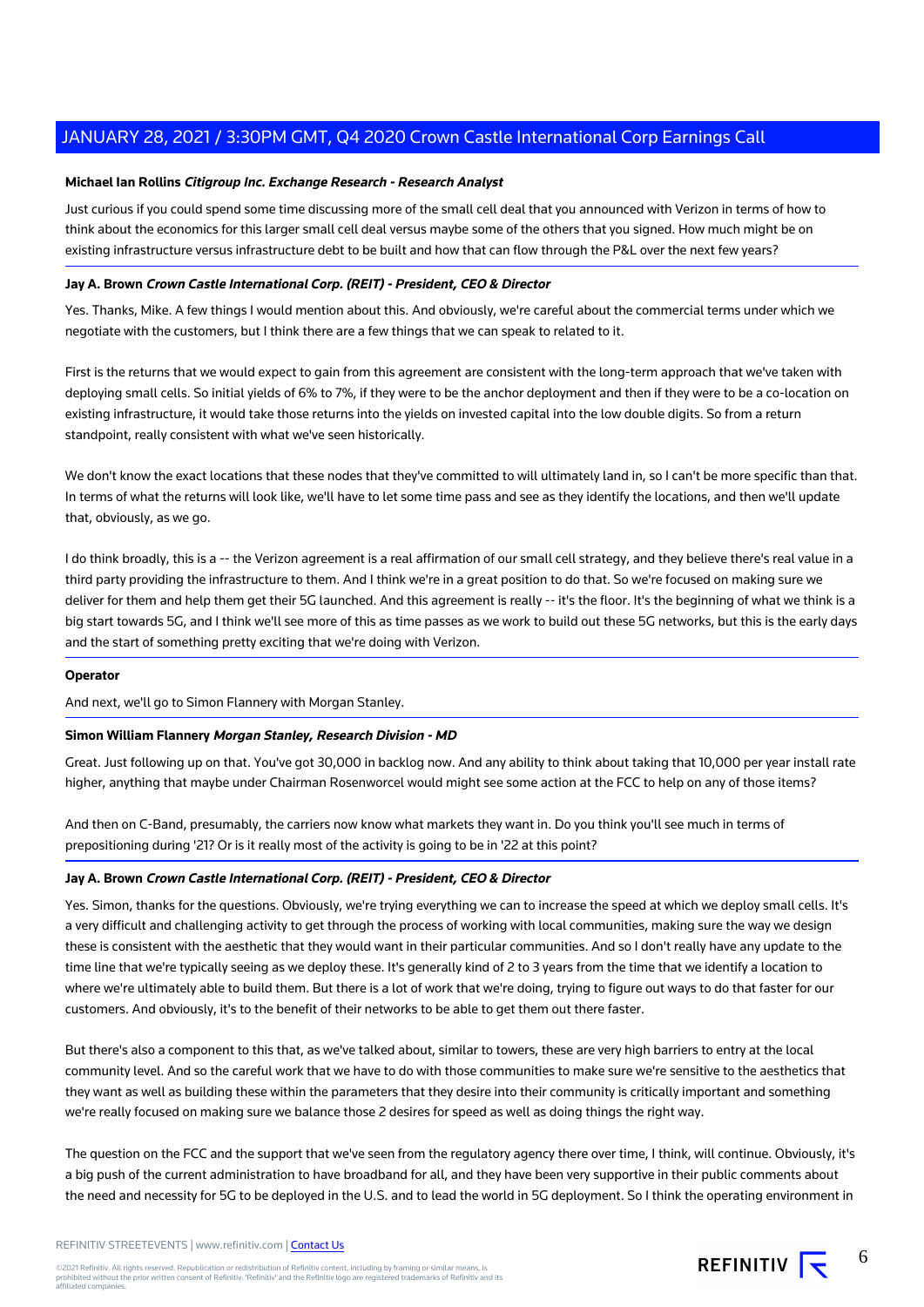which we're both co-locating on existing assets as well as making investments into future assets, I think the environment that we see from a regulatory standpoint will be pretty similar to what we've seen over the last several years.

On your last question around C-Band and the impact on 2021. Obviously, the auction is just drawing to a conclusion now, and I think we will see later in this year as the carriers start to speak about what their actual deployment plans for that spectrum will be. As we think about the outlook that we've provided, we really didn't include any impact from C-Band. And I think given the calendar, it's probably unlikely that, that would contribute to our financial results in calendar 2021. But as we get into the year and the auction gets completely wrapped up and carriers can speak to the spectrum positions that they gained, I think we'll be able to provide more clarity at that point, probably later this year as we think about 2022 and beyond.

#### **Operator**

Next, we'll go to Matt Niknam with Deutsche Bank.

#### **Matthew Niknam Deutsche Bank AG, Research Division - Director**

Just 2, if I could. One, on the reduction in staffing, any more color you can provide in terms of what drove this? And maybe where we should think about future cost savings to be recognized?

And then secondly, maybe a little bit related to this. In terms of the fiber business, if you could talk to any change in terms of the day-to-day or strategic outlook for the business with a new COO for fiber now in place.

#### **Jay A. Brown Crown Castle International Corp. (REIT) - President, CEO & Director**

Sure. Thanks, Matt. On your first question around the reduction in force, that was focused primarily in the fiber on the network side. We're always focused on trying to operate the business as efficiently as possible. And in those efforts, we found some opportunities to gain some synergies, and so we did that in the fourth quarter of last year. Obviously, there were a number of employees that were affected by that and had done a great job for us, and I wish them all the best in their next endeavors.

As I think about, strategically, around small cells and the fiber business and what we're seeing, there are a lot of positive developments. Obviously, the completion of the agreement with Verizon is a really positive development. We're going to be working hard for them to help them get their network on air. The beginning of the launch of 5G creates another opportunity for cell site densification and then the work that we've talked about over the last several years around 4G. I think the carriers are going to continue to densify their 4G networks. In addition to the investment that they've made -- that they're going to make on the 5G side, I think we'll continue to see 4G sites deployed and -- over time there.

Great to have our new COO in place, Chris Levendos. He's been with the company for a number of years. I think he'll do a terrific job on an operating basis and operating that business efficiently, and he's off to a great start. He's been in the role since December 1 and doing a great job and look forward to the work he'll do ahead.

#### **Operator**

Next, we'll go to Colby Synesael with Cowen.

#### **Colby Alexander Synesael Cowen and Company, LLC, Research Division - MD & Senior Research Analyst**

Great. Two, if I may. Obviously, a lot of debate on the cadence of T-Mobile churn or, I guess, the legacy Sprint churn over the next several years. Some of your peers have started to give color on what that might look like, even beyond 2021. And I think you guys have actually mentioned that we could start to see some of that come through in 2023. Can you give us just a little more on the quantification of what that could look like in 2023? And then my understanding is that the next big chunk, if you will, would come in 2028. Just curious if that's correct, and again, just trying to get a better sense on the quantification.

And then my second question. Of the \$362 million that was recognized as it relates to the Sprint small cell contract cancellation, how much of the total contract value does that \$362 million equate to?

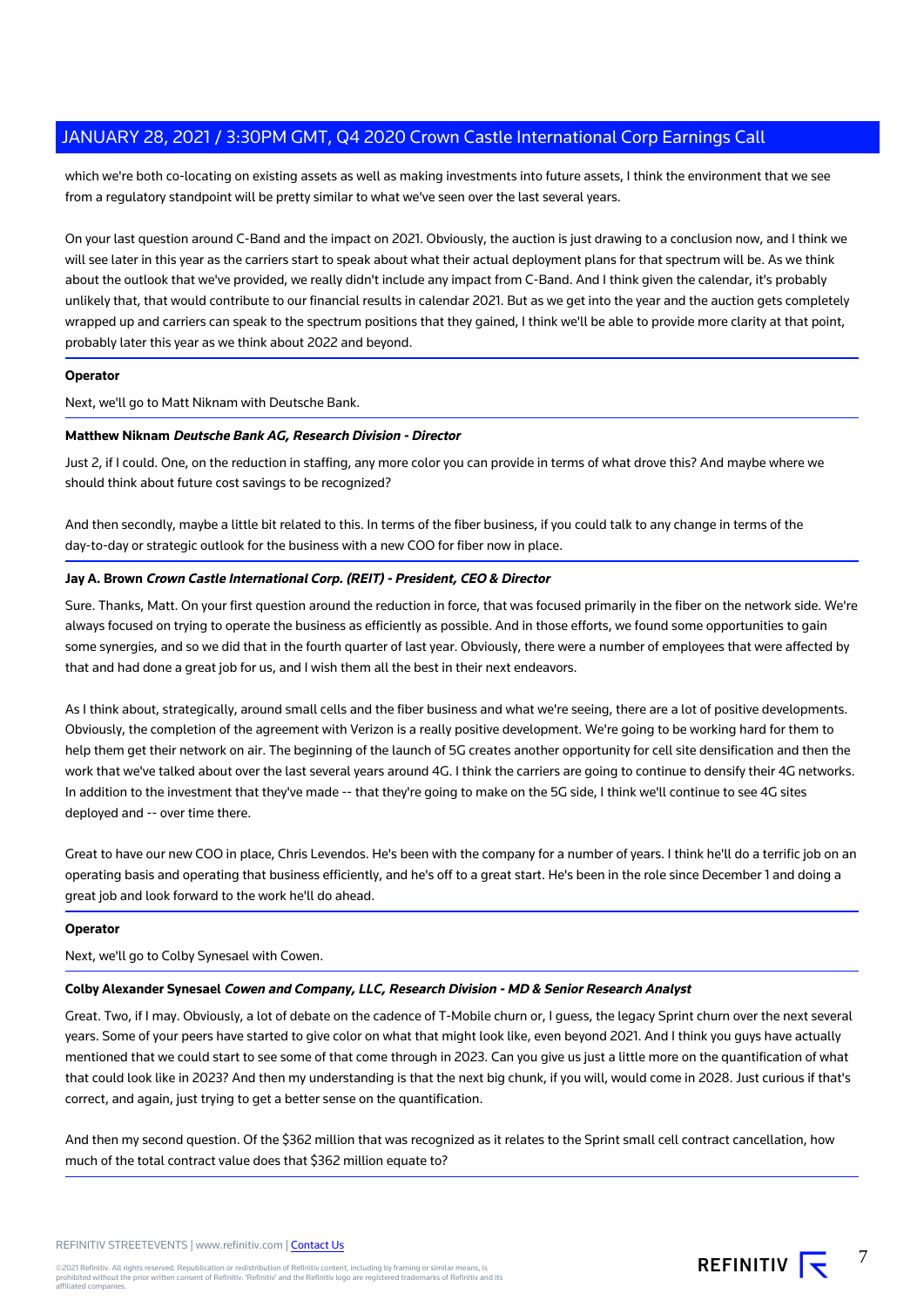#### **Jay A. Brown Crown Castle International Corp. (REIT) - President, CEO & Director**

Sure. Colby, I'll take the first question, and Dan can speak to some of the specifics on the cancellation. Big picture, Colby, I would go back to some of the things that we've talked about in the past. And I know you're referencing some of the materials that are available in our supplement, which I would encourage investors to take a look at, if we break down details by customer by year.

Big picture, there's 5 years weighted average remaining on the T-Mobile and legacy Sprint contracts. There's about -- on a consolidated basis, there's about 5% of our revenues that are overlapping sites, sites where both Sprint and then legacy Sprint and T-Mobile are co-located on. And we've used that as kind of a bookend of what the potential impact around churn could be.

At this point, there are no specifics of what their plans are that we have to share. So being specific about what will exactly happen in '23 or '28, we're not prepared to speak to that because we don't know. Broadly, though, I think, and this is where your question is going, broadly, we're always open to working with our customers on structures that meet their needs without compromising our own economics under those lease agreements. We were really intentional several years ago with both Sprint and T-Mobile about extending the agreements that we had -- tower agreements that we had with them over multiple years, and that's why we sit here today with 5-year weighted average life remaining. Obviously, that gives us significant ability to navigate through the work that they're going to do around finding synergies in their network. And I think they will find synergies in the network, and we'll be impacted to some degree by that.

But I think it's also true that we've grown through past events of churn, past events of consolidation, and I'm comfortable that we'll be able to do the same. So as we talk about our long-term goal of being able to grow the dividend 7% to 8% per year, we think about that in the context of a multitude of different opportunities and risks at the top line. And on balance, I think we'll be able to navigate through the one that you're raising here without any significant challenges to our long-term growth rate and targeted dividends per share.

#### **Daniel K. Schlanger Crown Castle International Corp. (REIT) - Executive VP & CFO**

Yes. And Colby, this is Dan. I'll take the second question you asked around the \$362 million. That is a payment for the future rent that we would expected -- we would have expected to have received on all of the nodes that were canceled as well as the capital that had been spent to date on those nodes. So I think the short answer is it's all of the future value of the contract that we got paid late last year.

#### **Colby Alexander Synesael Cowen and Company, LLC, Research Division - MD & Senior Research Analyst**

And just a real quick follow-up to Jay's response. I mean, assuming -- I guess, regardless if it's a churn or not, am I correct in thinking that the next big chunk of legacy Sprint leases up for renewal is in 2023 and then the next one in 2028?

#### **Daniel K. Schlanger Crown Castle International Corp. (REIT) - Executive VP & CFO**

Yes, Colby. Yes. There's an agreement that expires that has some amount coming on in 2023 and then the next one is 2028. But as Jay mentioned, that's going to be a part of how T-Mobile thinks about their network. And just because the agreement comes up doesn't necessarily mean that it's churning that year, so we're going to be working through that with T-Mobile.

As Jay mentioned, we have a good relationship with them and happy to talk to them about how they want to manage those sites in connection with the entirety of their network, which is where we'll head over the course of the next several years with them.

#### **Operator**

And next, we'll go to Brett Feldman with Goldman Sachs.

#### **Brett Joseph Feldman Goldman Sachs Group, Inc., Research Division - Equity Analyst**

So yes, as you pointed out correctly during your presentation, virtually all of the spectrum that's going to be deployed from here to support 5G networks is that frequency that's much higher than what we've seen in use in the current networks. And so it makes sense that the current site density is insufficient to fully utilize them.

So the question I have is what about the tower inventory? Tower, historically, have been built in locations that are optimized around the frequency bands carriers were using. So are you seeing an emerging opportunity to maybe more meaningfully reengage your tower construction business for your own use because it's been a while since you've materially built out your portfolio? And then are there any

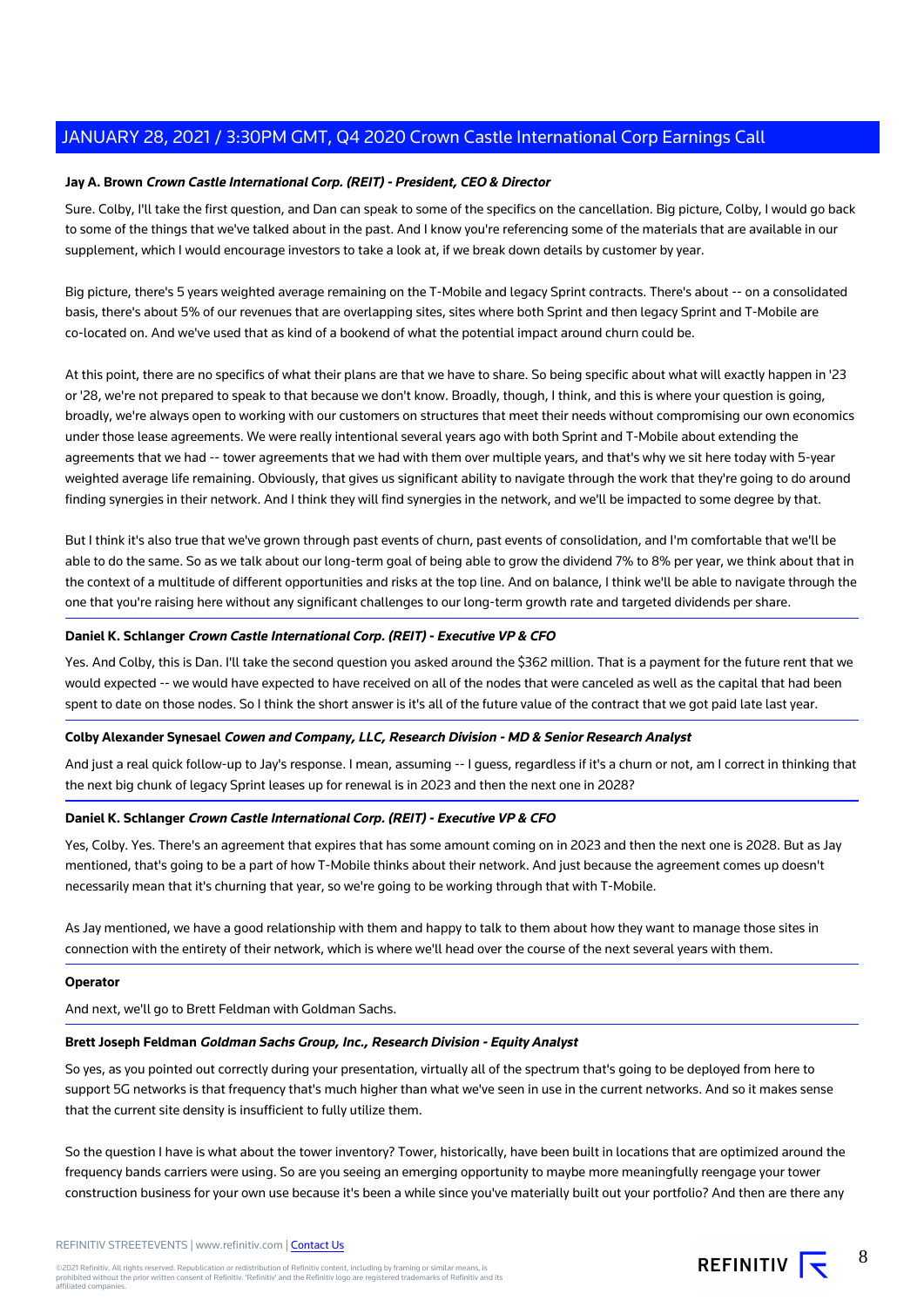other infrastructure categories that might become increasingly attractive for you to invest in as carriers look at a new degree of density, whether that's helping them build out indoor systems where they can make better use of these high frequencies and maybe looking at the economics around rooftops?

#### **Jay A. Brown Crown Castle International Corp. (REIT) - President, CEO & Director**

Thanks, Brad. Obviously, the deployment of the spectrum and the acquisition of the spectrum by the carrier is going to need both macro sites and small cells. And similar to the past deployments, I think probably in the early days, we'll see that more weighted towards the macro site.

But the -- where you went with your question around the build of additional assets, the opportunity to build additional towers in the U.S. is really, really limited, and I don't think anything about this spectrum auction is going to change that. So I would not expect that you're going to see either our own allocation of capital or, frankly, investment across our industry broadly, whether that's the large players, public players in the space or even the smaller players in the space. I don't think you're going to see a significant increase in the amount of tower build that happened in the country. It is very, very difficult to co-locate -- or to build new assets, new tower assets in the top 100, top 150 markets in the U.S. That is basically blanketed with an -- with the tower infrastructure that's there today.

The opportunity to densify is really going to come with fiber and small cells. And it's why we made the investment many years ago, got ourselves into the space and started to learn how to build it, how to deploy it and get the right kind of assets for where the world was headed. We saw this densification coming and the need for it, realized that macro towers wouldn't be able to entirely meet that need. And so we began to invest in the complementary assets of small cells and fiber that are going to make this densification possible.

So I think you'll see co-locations on towers. Towers is going to see a great amount of growth from the deployment of these spectrum bands, and then I think you're really going to see the reason why we originally made these investments and have continued to make the investments. As densification happens, I think that will happen in great amounts on fiber and small cells.

Are there other areas of infrastructure that are interesting to us? You spoke to in-building. There are some small number of in-building systems that we are doing. We find venues to be attractive when they meet our rigorous approach to allocating capital, if they exceed our returns and we think there's co-location there. Some of those make sense. But frankly, in terms of the scale of investment, it's really relatively small compared to what we see in the more public right-of-way opportunities to do infill and site densification with small cells and fiber, complementing the tower portfolios that are out there. So I don't see anything on the horizon currently that would cause us to deviate from our plan of the primary investment opportunities in front of us are small cell related.

#### **Brett Joseph Feldman Goldman Sachs Group, Inc., Research Division - Equity Analyst**

If I can just ask a quick follow-up question. Your customers, your carrier customers have generally been able to use all of the spectrum bands that they hold licenses for off of their macro tower locations. Are you expecting that any site that they occupy today will eventually be upgraded to use the new mid-bands they're acquiring? Or do you think it's going to maybe be a subset of your towers that are in the right geographic locations to help with those frequencies?

#### **Jay A. Brown Crown Castle International Corp. (REIT) - President, CEO & Director**

I think If we took a long view and not kind of -- I don't think you're asking this question over the next 2 to 3 years because I would defer on that answer. But if I think about long term, 10 years, 15 years, 20 years out, in the top 100 markets, I think virtually all of the spectrum bands that the carriers have today will be operating all of those spectrum bands over time. The carriers will upgrade their equipment. They'll add additional lines and antennas and ultimately be broadcasting all of the spectrum bands that they have for the -- on the vast, vast majority of the macro tower sites that they're on.

And then I think based on the amount of usage that ultimately happens, you'll see them be targeted in terms of the deployment and densification inside of those markets to supplement and extend the -- and expand the network capacity by utilizing fiber and small cells to make those macro sites as efficient as they possibly can.

That generally happens over a period of time. So if we go back in history and watch and look at how the carriers have deployed network,

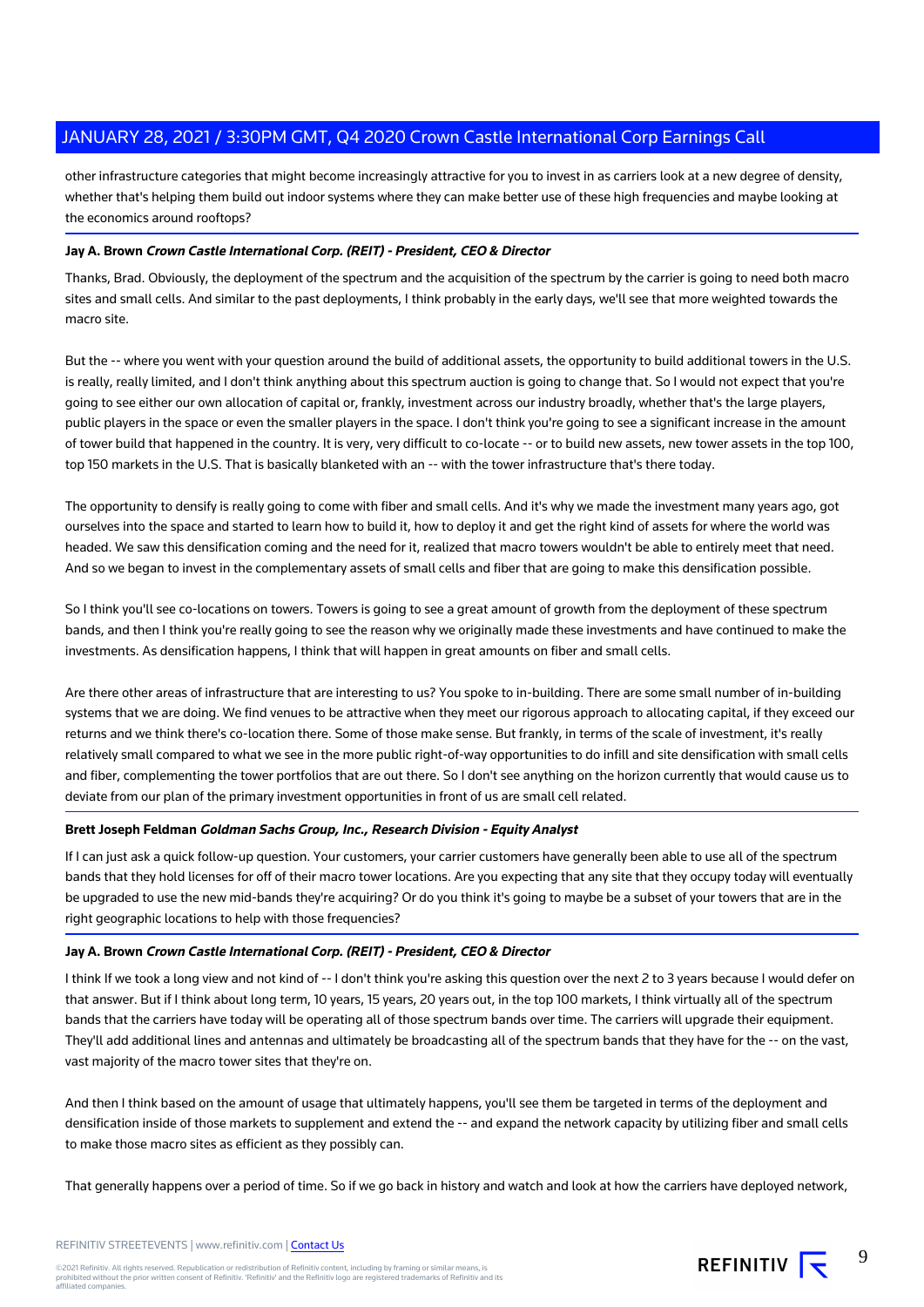you can almost look at kind of the top urban markets, the most densely populated, and those will see the benefit of this kind of activity first. And then over time, you'd see that expand out to the more suburbia as well as to other markets that maybe are not quite as densely populated. So I think it's a long game and probably focused, at least initially, on the top markets.

#### **Operator**

Next, we'll go to Ric Prentiss with Raymond James.

### **Richard Hamilton Prentiss Raymond James & Associates, Inc., Research Division - Head of Telecommunication Services Equity Research & Research Analyst**

A couple of questions. On the small cell side, given the Verizon contract within the Sprint's cancellation, how should we think about pacing of adding small cell nodes each year over the next several years? Is 10,000 still kind of a good number, knowing that you don't have all the details on Verizon yet?

#### **Jay A. Brown Crown Castle International Corp. (REIT) - President, CEO & Director**

Yes. Ric, our assumption, as we gave the guide and we talk about our 7% to 8% per year growth in dividends per share is based on a level of activity that's pretty similar to what we're seeing today. Obviously, over time, our long-term view would be that there's going to be a demand and a need for a greater number of small cells than that which would increase our pace. But for the near term and as we think about our 7% to 8% per year guide for growth in the dividends per share, that's based on activity that's relatively similar to what we're seeing today.

### **Richard Hamilton Prentiss Raymond James & Associates, Inc., Research Division - Head of Telecommunication Services Equity Research & Research Analyst**

Okay. And is that 7,000, 10,000? Just trying to scale it in our model, thinking through the growth rates.

#### **Jay A. Brown Crown Castle International Corp. (REIT) - President, CEO & Director**

Yes. It's about 10,000 per year, yes.

### **Richard Hamilton Prentiss Raymond James & Associates, Inc., Research Division - Head of Telecommunication Services Equity Research & Research Analyst**

Okay. Sure. Great. Okay. And then on Verizon, are there aspects of the -- given that we see Sprint cancellation, is the Verizon deal more of a take-or-pay contract? Is it an MLA sales contract? How should we think about -- not getting into too much of the specifics, but just kind of the commitment level for Verizon?

### **Jay A. Brown Crown Castle International Corp. (REIT) - President, CEO & Director**

Yes. So as I mentioned earlier, we try to avoid getting into too much detail around the commercial -- the key commercial terms of the agreement. But what -- the commitment there, it's similar to what we would have seen historically from a tower standpoint, where the carrier is making a commitment to us of a certain number of sites. And obviously, we're making a commitment to Verizon to extend the capital to deploy those small cells for them.

So as we get into the agreement and time passes, then we'll be identifying together the appropriate sites that meet our rigorous return thresholds. And there may be other locations that they have an interest to build small cells that really don't clear our investment hurdles, and they'll end up finding -- building it themselves or finding another third party to provide those. But we'll really just have to go through a passage of time and see ultimately how that comes out.

But the commitment is 15,000 small cells over a long period of time. They're making a 10-year commitment to us in terms of rent on those 15,000 sites, and the rent will commence once we install and build the small cells. And as I mentioned earlier in one of the answers to the question, the returns are really consistent with the returns that we've talked about historically, if we end up anchor building a portion of those as well as the economics around what co-location will look like.

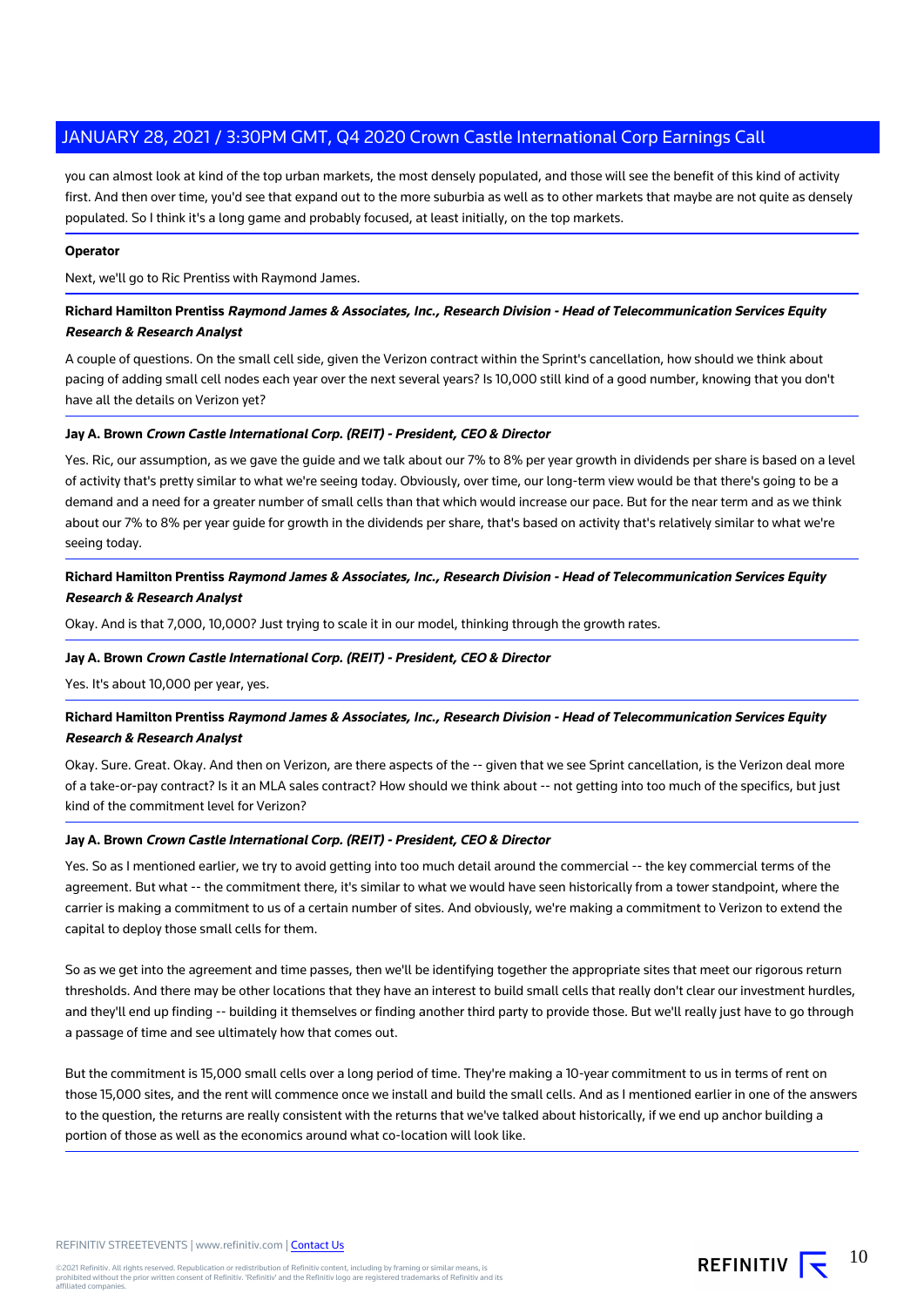### **Richard Hamilton Prentiss Raymond James & Associates, Inc., Research Division - Head of Telecommunication Services Equity Research & Research Analyst**

Okay. And last one is a left-field technology question that we seem to get every 10 years, at least, as far as what's out there. We get a lot of incoming questions about satellites, low-orbit satellites, what the impact is from low-orbit satellites on wireless companies, the tower companies. Specific to SpaceX Starlink, but also a newer one, AST & Science, can you talk a little bit about how you view where satellites position is in kind of this future world?

#### **Jay A. Brown Crown Castle International Corp. (REIT) - President, CEO & Director**

Sure. The dynamics and physics of the way these wireless networks work, in the places where we operate infrastructure towers and small cells and fiber, I really don't see any opportunity for satellite to be a meaningful component of the network. Frankly, I think it will be a very, very small component, if any at all, over time.

The ability to transfer data quickly as well as the time it takes to move the data from earth to even a low-orbit satellite is going to create just too much latency in the network to be a viable competitor to the terrestrial-based infrastructure that makes up the vast majority of the infrastructure in the market today.

I think there are places, though, particularly really rural locations where some of the low-orbit satellite opportunities could be really interesting of a way of the delivering broadband to places that just economically don't make sense to build terrestrial networks, too.

And then the other place where I think there will be opportunity over time is in disaster recovery situations where you have -- we've seen this happen in Puerto Rico a couple of years ago and other places where there's a targeted area that needs to be covered. And I think you'll -- you may see some solutions. People have talked about balloons. They've talked about satellites. I really think those are short-term solutions, except in rural locations, but could be helpful in a disaster recovery situation where there's a small area of the terrestrial network that's been removed as a result of a natural disaster, could be interesting in those locations. But beyond that, I really don't see any meaningful portion of the wireless networks that are going to be handled that way.

And I think you can point to -- obviously, we can point to the agreements that our customers are signing. If you look at what DISH just committed to us on -- for the deployment of their network as well as the behavior of our customers, I don't -- I think our contracts speak to the fact that they believe this is -- this terrestrial-based infrastructure and towers and small cells is the way that networks are going to be deployed over the long period of time.

### **Richard Hamilton Prentiss Raymond James & Associates, Inc., Research Division - Head of Telecommunication Services Equity Research & Research Analyst**

Hence, it's law of physics or law of physics.

#### **Jay A. Brown Crown Castle International Corp. (REIT) - President, CEO & Director**

Haven't changed.

**Richard Hamilton Prentiss Raymond James & Associates, Inc., Research Division - Head of Telecommunication Services Equity Research & Research Analyst**

Exactly.

#### **Operator**

And next, we'll go to Tim Long with Barclays.

#### **Timothy Patrick Long Barclays Bank PLC, Research Division - MD and Senior Technology Hardware & Networking Analyst**

Two questions, if I could. First, on the network services side. I think last quarter, there was talk of a little bit more activity coming up, but it looked like it was down a little bit in the quarter. Understanding it's a lumpy business, could you just kind of give us a sense if there's anything specific to that? And how we should think about that rolling over the next few quarters?

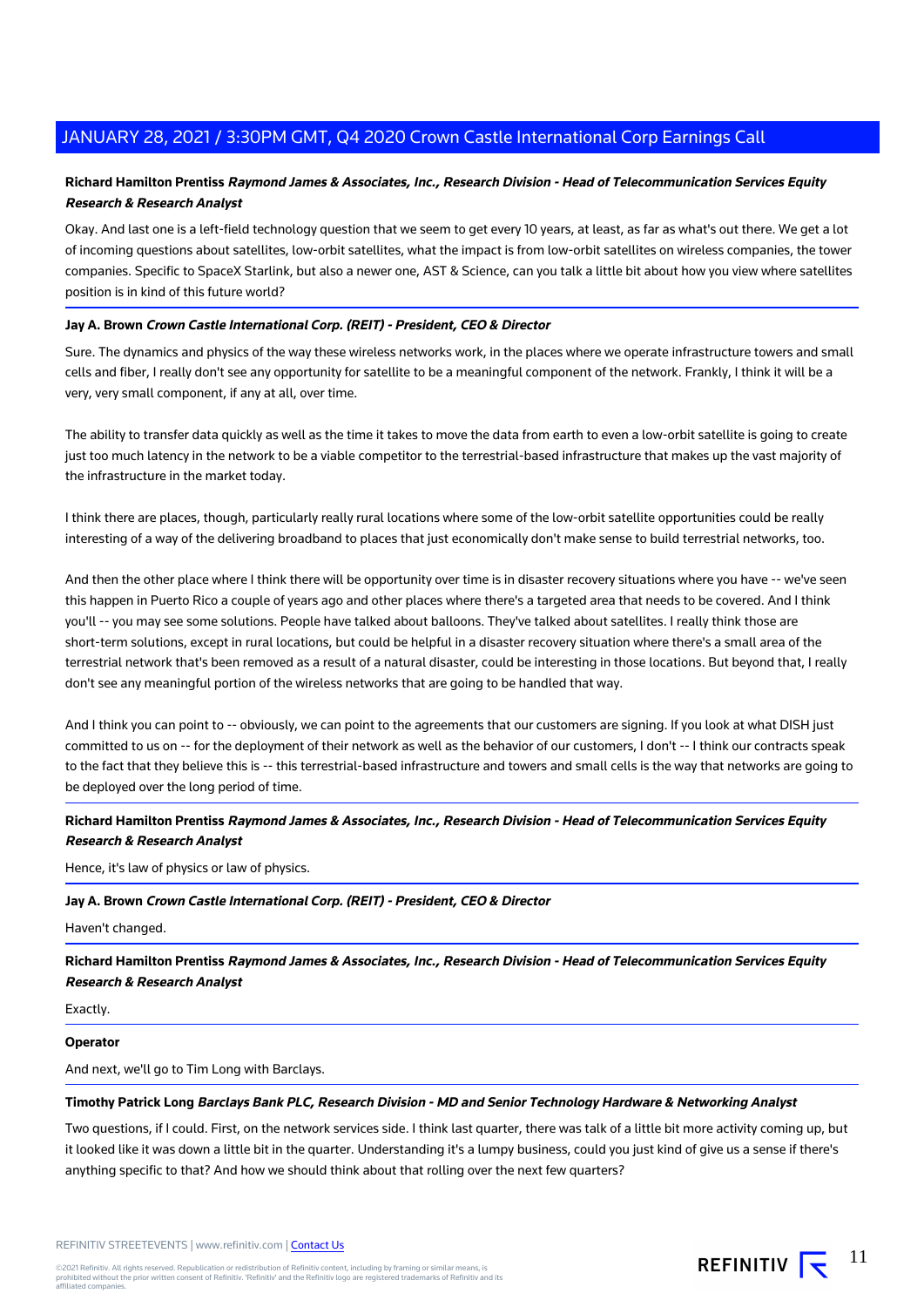And then the second one, maybe just a little higher level. I wanted to go back to the C-Band. If you could talk a little bit about your expectations. Given the price tag for this spectrum reportedly is much higher than anyone thought, do you think at any point this changes the dynamics for your businesses, maybe for build versus lease on small cells or fiber or any change potentially to the cadence of what you'd expect and maybe touching the towers given the impact on telco fundamentals?

### **Daniel K. Schlanger Crown Castle International Corp. (REIT) - Executive VP & CFO**

Yes. Tim, it's Dan. I'll take the first question on services. The revenue we saw in the fourth quarter was very much in line with what we expected out of services, and the gross margin was as well once you take out the impact of the nontypical items we've been discussing. So I think it would be fair to say that the activity levels are consistent with what we would have expected.

As is typically the case going into the first quarter, there's seasonality to it. So we would expect a downtick going into Q1 in the services business and also some incremental costs that we see that generally happen in the first quarter around property taxes and employee expenses, things like that. But nothing that I would say is indicative of a change in our expectation around activity that's happening in the tower business going forward.

#### **Jay A. Brown Crown Castle International Corp. (REIT) - President, CEO & Director**

Yes. To your second question, Tim, and I spoke to some of this in the prepared remarks. But there's a long history of what happens in the U.S. after large spectrum auctions, and that leads to a significant demand for our tower infrastructure and believe this will be similar for our fiber and small cells. And this is a dynamic that will be beneficial to our industry and particularly to our company, and we expect that to be the exact same case once the C-Band spectrum is in the hands of carriers and they're ready to deploy it.

More spectrum is obviously needed. Much has been written on this topic. The FCC has talked about it. The carriers have talked about it that more spectrum is absolutely needed in order to meet this 30-plus percent annual demand of growth in wireless data. And the significant investment that the carriers are making today in that spectrum can only meet that growing demand and generate for - generate returns for our customers once it's actually deployed. So spectrum goes first and then the operators then deploy that spectrum, and that goes really well for the infrastructure providers.

To the extent, as you were alluding to, that the size of the check raises questions about the capacity for future investment going forward, I think it further highlights the value proposition that we offer as a shared infrastructure provider. We're offering capital, in essence, to the wireless carriers across our towers and small cells, and it's cheaper for them to deploy that spectrum that they acquire across the shared asset because we're willing to take the risk that we'll be able to get multiple users and thereby reduce the cost to the carriers of deploying that spectrum across the market.

So I think it feeds right into our value proposition, and it's one of the most encouraging things that happens in our infrastructure business. Once the spectrum is in the hands of the operators, we're able to come alongside the operators and provide a shared infrastructure solution to help them get it deployed. And I think the C-Band auction is just another example of how the run rate -- the runway of growth is extended in the business and should lead to great things in our industry and for our business.

#### **Operator**

And next, we'll go to Phil Cusick with JPMorgan.

#### **Philip A. Cusick JPMorgan Chase & Co, Research Division - MD and Senior Analyst**

Just a little bit of a follow-up on a couple that have been asked. First, on the small cell pace. With Sprint canceling 5,000 or 6,000 sites, can you maintain that 10,000 pace this year? It seems pretty optimistic. And again, for next year, if those Verizon backlog numbers are going to probably take 5 years -- 3 to 5 years to get in.

And then on the services side, you gave us some good read. What are you seeing from the municipal approvals at this point?

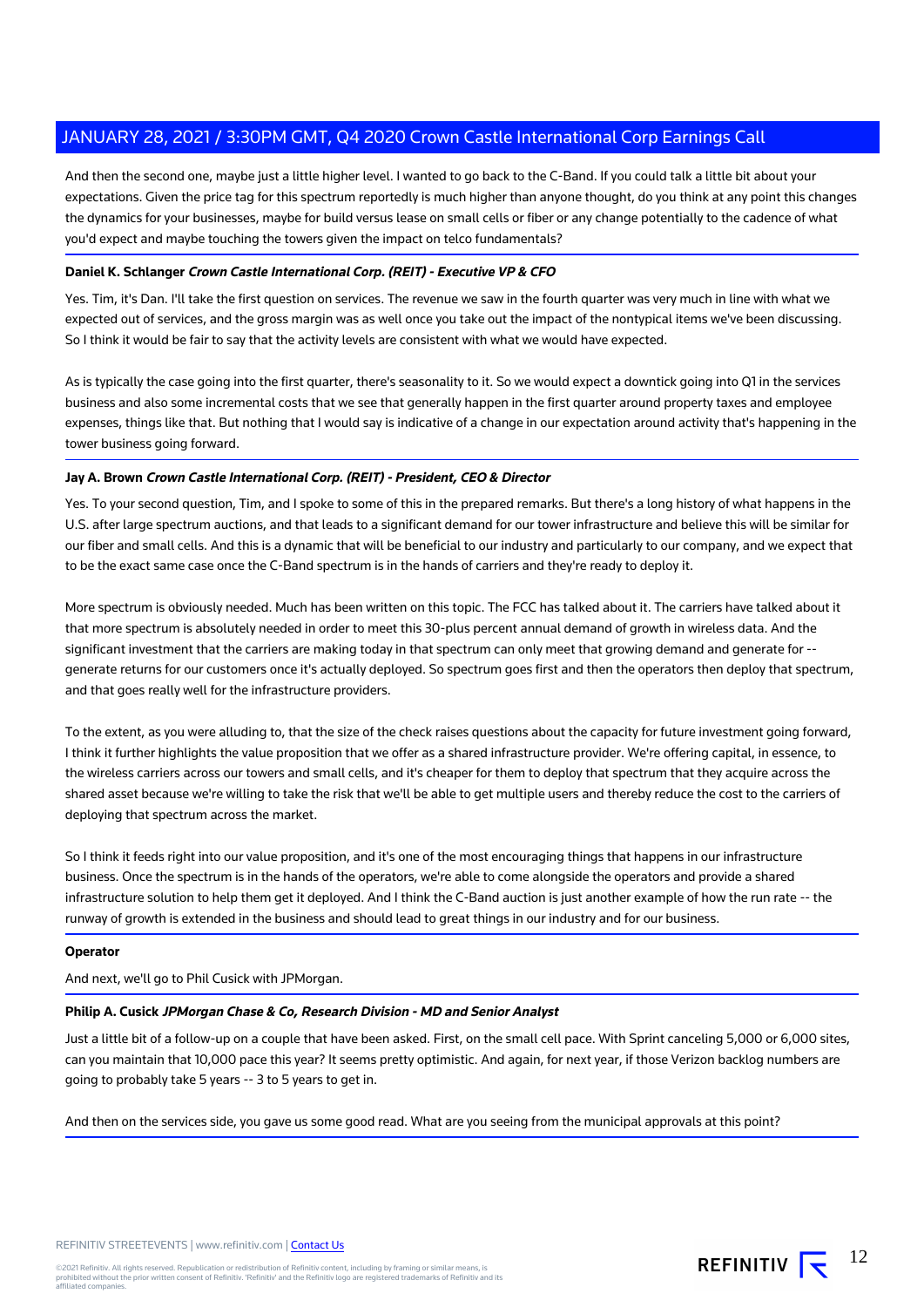#### **Jay A. Brown Crown Castle International Corp. (REIT) - President, CEO & Director**

You bet. Phil, on pacing, we mentioned in the release and in our comments that about 1,000 of the canceled nodes were expected to be put on air in 2021, so we'll go through the year and see kind of where we end up. But I think in and around -- as I mentioned before, in and around that 10,000 small cells deployed per year is what our expectation is. So we would expect to fill up those 1,000 in another way. And then in the years beyond that, again, our best view at the moment is that we'll be at that pace of about 10,000 per year. And if that changes, then we'll go through the process of updating that. But that's our expectation based on what we see today.

In terms of what we're seeing from municipalities, I made this comment in my prepared remarks about a credit to our team for how they've navigated through difficulties. This would be an example of how difficult the operating environment has been. Obviously, all of us working in an office environment have gone through the process of working from home and what that means. That's a little more challenging when you are working with municipalities and gaining the rights to get construction permits and zoning permits. And our teams have done a terrific job this calendar year in working with the municipalities as the processes have had to change without slowing down our ability to deploy the infrastructure that's so critical for our customers.

So it has absolutely changed in the operating environment in terms of how the blocking and tackling of gaining a zoning permit, how does that happen. It's absolutely changed, but our team has done a terrific job of navigating through that and getting to the place where our ability to deliver for customers was unaffected.

### **Philip A. Cusick JPMorgan Chase & Co, Research Division - MD and Senior Analyst**

Can I follow up on the small cell side? You mentioned filling those sites in a different way and maybe again in '22. What's the conversation level like with carriers? Do you have more sort of major backlog discussions that things that aren't signed yet aren't in the backlog but maybe to the tune of this Verizon deal?

### **Jay A. Brown Crown Castle International Corp. (REIT) - President, CEO & Director**

So I think what I'd speak to is we're constantly having conversations about the network and the opportunity for us to provide the infrastructure to them, both on the tower side and on the small cell side. And the dynamics that are in the market today in terms of the spectrum deployment, the growing demand for data, the obvious need for the carriers to continue to invest in their network to meet that growing demand for data are leading to conversations that give us confidence that we'll be in and around that pacing of about 10,000 small cells per year.

One of the things -- just thought might bring up in terms of making parallels to the history and passage of time of small cells and towers. If you think back over the last 20 years of the tower business, the commitments that have been made by the carriers and that have been announced when they commit to a number of new installations or new sites with us, those commitments help establish protocols that enable us, both sides of the agreement, to work collectively and easily through the deployment cycles. And the establishment of a number, like in the case of the Verizon commitment of 15,000 small cells, it enables both parties to set up some ease of doing business together that, frankly, just make it easier for us to go through the process of deploying infrastructure for them.

The same thing has been true on the tower side. But if you zoom out and think about the last 20 years, the same thing was true on the tower side. The carriers, over time, have made commitments to us for a certain number of new sites that they'll co-locate on or that we'll build for them, but those are a fraction of the overall tower activity that they ultimately did with us.

I think the same thing is true on the small cell side. So commitments by the carriers are helpful. I think they're helpful data points for investors to look at and to see that there's commitments by the carriers towards future deployment. But our expectation is that this is more the start of the floor of the activity and that the business will follow more the pattern of the history of the tower business where it establishes the ability for the companies to do business relatively easily. But ultimately, the amount of sites that gets deployed will be far in excess of the sites that just show up on commitments that are talked about in grand scale.

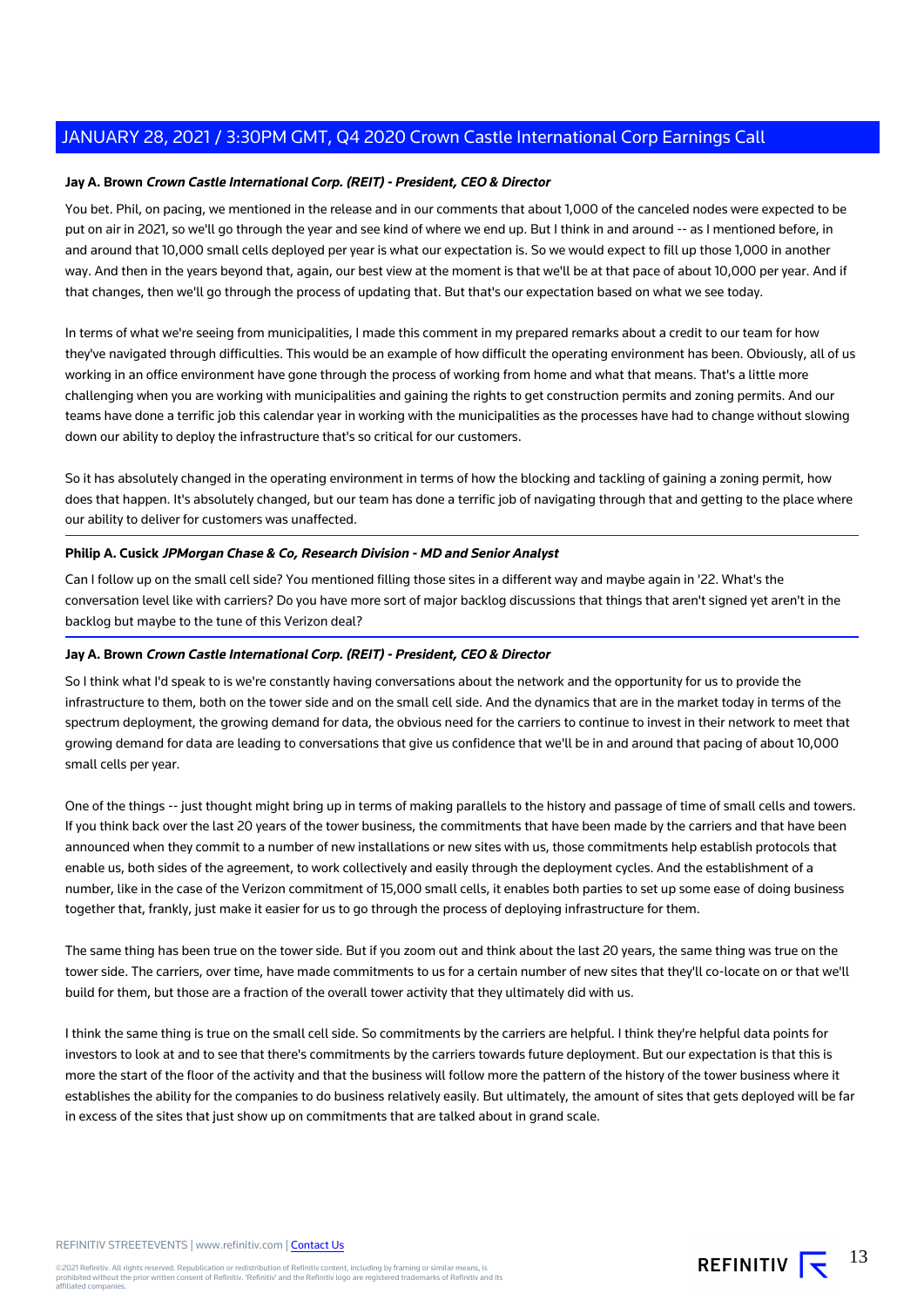And that's the nature of the type of business that we're doing, where this is really a local business. So working with the local markets at each of the carriers to ensure that we're providing an infrastructure solution that meets their need at the local market area is really how we transact with our customers. And some of these agreements, like the one with Verizon, enabled that to happen more easily.

#### **Operator**

And next, we'll go to David Barden with Bank of America.

#### **David William Barden BofA Merrill Lynch, Research Division - MD**

Two, if I could. So we've talked a lot about the capacity limitation for the small cell build in terms of incremental nodes. If you look at the glide path of revenue growth in '20 from the first quarter, 18% to the jumping-off point 13% range for fourth quarter, what are the levers that you can pull if you can't pull the volume lever to get to the kind of 15% growth target that you guys talk about? Is that bottleneck in terms of deployment actually may be an advantage for you guys to lever in terms of initial yields? If you could talk about that.

And then the second question was, you evolved on a ton of work on DISH and what they might be doing with open RAN and then beating that to death. But one of the things that has come up in that is that there's this new generation of multi-beam antennas that have much broader range than normal, and that's what DISH's intention is in order to exploit a pretty diverse spectrum portfolio. Do you see any line of sight to the possibility that the carriers are kind of forced through the C-Band process, simply that every one of their towers to kind of come back and maybe economize on their footprint on a tower?

#### **Jay A. Brown Crown Castle International Corp. (REIT) - President, CEO & Director**

You bet. Dave, as you know, I think my comments around the pace thing probably still hold. I'm not sure there's much more to add there in terms of we think we're going to be building about 10,000 per year. The places where we could increase the pace of that building would largely be around gaining municipality approvals, permits. And I don't see anything in the current environment that would suggest the pace at which we're doing that would increase or decrease meaningfully from the current operating environment. But we're going to continue to work at it and see opportunities. To the extent that we get kind of a breakthrough there and that changes, we'll obviously let you know.

The other thing I would just mention about this is that the amount of revenue that are -- is added site rental revenue that comes online from small cells is based on the return profile of the systems that we're building or that carriers are deploying on, so there can be pretty significant variance in terms of what those revenues look like on a per-node basis based on the environment in which we're putting those nodes into and what the underlying costs associated with that deployment is.

We think about pricing small cells much more on a return basis rather than just the price per node. It's driven by what our returns are. So that may be part of what causes -- as you kind of do the math and think about it, that's probably the -- one of the places that I would point to is maybe a little bit of a difference in the way that we think and as we're operating the business.

On your second question around DISH and the antennas and how do the carriers economize their network, I think the carriers will continue to use technology to reduce the amount of cell sites that are ultimately needed or antennas or lines that are ultimately needed on infrastructure. It's a way of reducing their deployment costs for deploying sites. And we've seen that happen over a long period of time. I know there've been a number of studies that have talked about how the use of next-generation antennas over time have increased the ability for the carriers to cover a particular location. We've talked about MIMO antennas and the benefits of those of reducing some of the deployment costs.

And I would expect the carriers will continue to be really thoughtful about how they allocate the capital and use technology to reduce the cost of those deployments. And ultimately, that adheres to our benefit. As they reduced the actual cost to deploy, it enables there to be more capital for them to deploy additional sites. So it's synergistic in terms of the densification process that they use technology to reduce the costs. They're able to put more of that capital into densifying their network, which obviously a (inaudible) benefit.

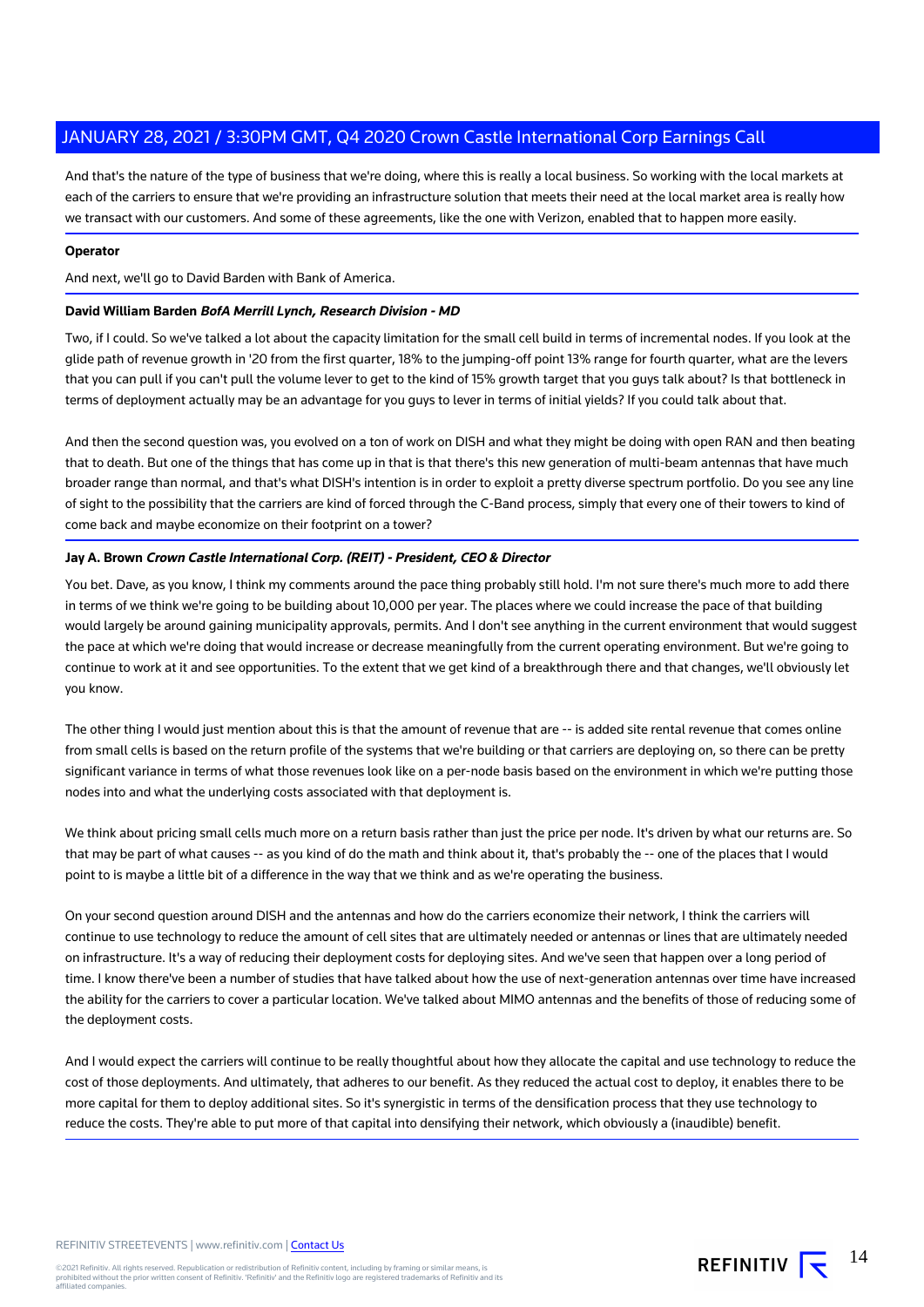#### **David William Barden BofA Merrill Lynch, Research Division - MD**

And Jay, if I could just follow up on your earlier comment. So is it -- is the law of large numbers spend simply going to grind down the rate of growth in small cells?

#### **Jay A. Brown Crown Castle International Corp. (REIT) - President, CEO & Director**

I would look at, big picture, we spent some time talking about top line growth in the business, but we're much more focused around at the bottom line, what do we think we can deliver for shareholders? And that growth in dividends of 7% to 8% per year per share, we think we can do that over a long period of time.

Obviously, the law of large numbers is at play in our business because it's a fixed asset that's put in the ground. And then upon which, we start to add co-location and growth. And when we have one tenant on them and add the second tenant, the revenue grows by 100%. And then when we add the third tenant, the growth rate on that individual asset is much lower than it was when we added just second tenant.

So absolutely, the path that has been followed by towers will be followed by small cells where the growth rate comes down. But growth rates don't ultimately drive the value in our business. It's about the return on the invested capital that ultimately adheres to the benefit of shareholders. So our focus around where we're investing the capital and where we see the growth opportunities are about expanding those returns across that investment base and the assets that we own. So yes, at the top line, it will come down over time, but that doesn't necessarily parallel to the growth and the returns that we ultimately achieve by the -- through the asset investments that we've made.

#### **Daniel K. Schlanger Crown Castle International Corp. (REIT) - Executive VP & CFO**

And David, this is Dan. Let me just add one thing. Jay mentioned this earlier. We believe that, over time, we're going to see more demand than this. And so you can say that at a constant level of 10,000 a year, the growth rate would go down because of the law of large numbers. But it's not our anticipation that 10 years from now, we're going to be putting 10,000 nodes per year on air. We anticipate that number will be significantly higher. So the transition Jay is talking about like what happened with towers from a higher growth rate to a lower growth rate will happen, and it will just take a really long time because we think that we're at the very beginning of the 5G investment cycle, and this is a decade-long investment that is going to be required to meet the demands that are coming. And a lot of that's going to go to small cells, and we're just now seeing the beginnings of that.

#### **Operator**

Next, we'll go to Jon Atkin with RBC.

#### **Jonathan Atkin RBC Capital Markets, Research Division - MD & Senior Analyst**

So a couple of questions. On DISH, you talked about second half's activity. And I just wondered about -- from a revenue recognition standpoint, do you see that commensurate with completion of site construction? Or is the timing dictated more by kind of higher-level MLA considerations?

#### **Jay A. Brown Crown Castle International Corp. (REIT) - President, CEO & Director**

Jon, it's going to show up in our revenue as they deploy the site. As we identify the location and then they deploy those sites, then the revenue will start to run through our site rental revenues. So the impact we would expect will be relatively limited in our 2021 financials, and then we'll just have to see -- as we give guidance for '22, we'll update that as we get further along. But the impact to the site rental revenue specifically will be tied to the actual deployment schedule.

#### **Daniel K. Schlanger Crown Castle International Corp. (REIT) - Executive VP & CFO**

Yes. And Jon, we tried to talk about this the last time we had a discussion around DISH. But it's a little odd that we have a contracted payment that we have with DISH that's going to come. We won't recognize that until we identify those sites because you have to have a lease, which is a single site, before we can start recognizing site rental revenues on a lease. So we have contracted payments, but what will happen and run through the income statement will be very much associated with the activity that we see from DISH on a site-by-site basis.

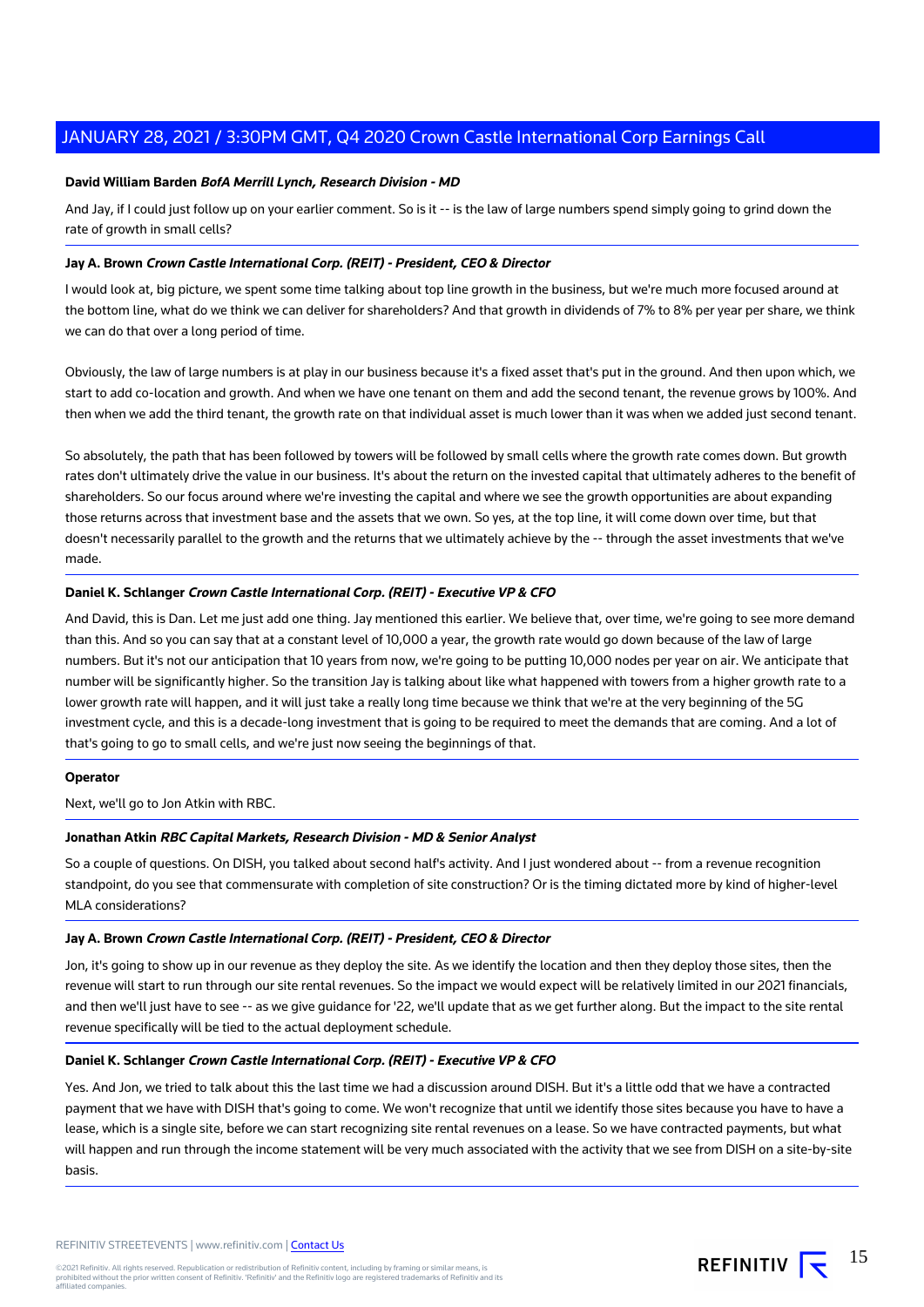#### **Jonathan Atkin RBC Capital Markets, Research Division - MD & Senior Analyst**

On the small cells with Verizon, I just wondered the -- does that commitment incorporate small cells that were already in your sales pipeline from that customer? Or is it additive?

#### **Jay A. Brown Crown Castle International Corp. (REIT) - President, CEO & Director**

It's additive. So there are small cells that are in the pipeline doing with them that would not be included in that 15,000 commitment.

#### **Jonathan Atkin RBC Capital Markets, Research Division - MD & Senior Analyst**

And then lastly, on headcount. There's quite a lot of job openings on your website, and a lot of them seem to be kind of field-related roles related to fiber and network and so forth. And so I just want to get a sense as to kind of what the trajectory is to expect? And are we seeing kind of realignment in the type of role within that segment? Or what explains kind of the reductions that you saw but also the fact that you seem to have quite a lot of openings in that for the same segment.

#### **Jay A. Brown Crown Castle International Corp. (REIT) - President, CEO & Director**

Sure. From a big-picture standpoint, as you think about building your model and where our financial results are, I think the operating expenses that we've disclosed would be our view for 2021. And I don't frankly see based on the comments that I was making around pacing, I don't really see any change to that. We're constantly making sure we have the right talent in place. And depending on the markets that we're operating in and where we're deploying activities for customers, we're going to need to make sure we have the right resources in those markets for that kind of activity. So I wouldn't point to anything relative to your question that I think changes the financial outcome or the economics of the business.

#### **Operator**

Next, we'll go to Walter Piecyk with LightShed.

#### **Walter Paul Piecyk LightShed Partners - Partner & TMT Analyst**

Jay, I think a couple of years ago at one of the conferences, we talked about kind of this establishing your fiber position and waiting for this inflection point to really get the returns on the fiber business. And we talked about like tens of -- hundreds of thousands of small cells sale. I'm just looking at this Verizon deal. It took 4 years for I think it's whatever it is, 15,000 sites. The scale just doesn't seem to be there, and that's a 4-year commitment. When do you think this inflection point is going to happen?

#### **Jay A. Brown Crown Castle International Corp. (REIT) - President, CEO & Director**

Well, I think I would point to the Verizon agreement again to some of my earlier comments. I think it represents a significant investment on the case of -- by Verizon. It's the largest in our company history in terms of the commitment by any customer to us. So from a scale standpoint, it would point to sort of a meaningful increase or inflection point, as you described it, from what we've seen historically.

I think that -- and I made these comments a little bit earlier around thinking about the Verizon agreement is more of a floor than a ceiling, but the agreement is also a significant investment commitment of capital on our part.

And as you know, when we invest for these multiple -- as we invest -- make those investments, we're thinking about multiple carriers that are ultimately going to need these sites in order for us to make those investments. And we're not going to do all of the small cells in the market. So there are going to be locations, markets, where, frankly, the growth in small cells are not going to align with places where we think there will be multiple carriers. And so we're not going to do it all. And the carriers need flexibility when they make commitments to be able to go out and build where they're -- they have need but in places where our -- we don't think our returns are going to align with that. And when that happens, then they'll either use another third party or they'll build it themselves.

So I think there will be -- as Dan was speaking to a moment ago, I think there will continue to be growth over a long period of time, and we will see increasing numbers of small cells. And I think the Verizon agreement is sort of a first step towards the benefit that's going to come with 5G and the increased need for small cells. And I think you'll see -- you are going to see, I believe, millions of small cells

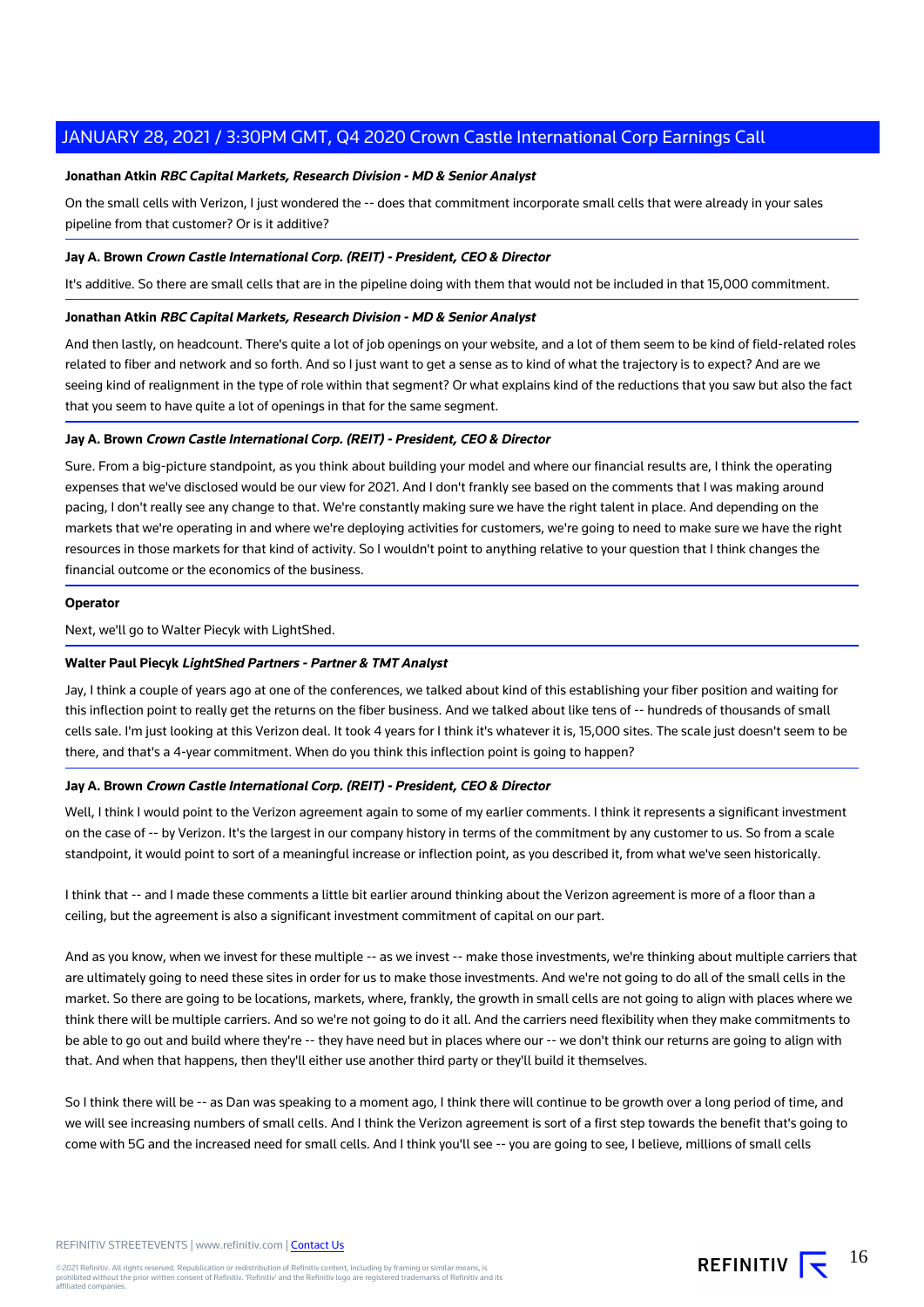ultimately in the U.S. market. And we'll get our share of those in places where we own the fiber, but there's also going to be lots of places where the carriers decide to do it themselves. And some of that will be because, frankly, we don't see the opportunity to put capital to work at risk-adjusted returns that make sense for our shareholders.

#### **Walter Paul Piecyk LightShed Partners - Partner & TMT Analyst**

So why don't you think Verizon would have, at the time, if I'm understanding the agreement correctly, use the opportunity of a negotiation to also secure small cell locations that are co-locations on top of -- -- it sounds like all the 15,000 is -- are going to be tied to CapEx. I mean it would seem like if you're going to do a 4-year agreement, especially that long period of time, kind of like you would have a master lease agreement that you'd also secure rights or commitments to doing some level of colo, which shouldn't seem to be the case here.

#### **Jay A. Brown Crown Castle International Corp. (REIT) - President, CEO & Director**

No. Please don't take my comments to be inferring that we're going to build all anchor nodes for them. That's not the case. The locations haven't been identified, and I would expect that portions of these will be co-locations on existing systems. It makes their deployment faster and...

#### **Walter Paul Piecyk LightShed Partners - Partner & TMT Analyst**

Right. So that's actually my initial point where that's like the aggregate amount. And some, you will get additional tenants on. But some, it is the additional tenants.

Let me just try the question one more way. Forget about law of large numbers. Again, I realize that the small cell opportunity is massive over time when it comes. But if you only add, again, a certain number of nodes every year, by definition, the law of large numbers kicks in. So is there a time frame when you would think that the 15,000-or-so nodes that you're activating per year, whether co-location or newbuilds, inflect up to something more meaningful like 50,000?

#### **Jay A. Brown Crown Castle International Corp. (REIT) - President, CEO & Director**

Well, I think it's relative to the investment base and relative to the number of assets and markets that we own. The business -- I mean just stepping back from it. And it's a good question to say, "Okay. At what point do you ultimately get the returns in the business?" And I think a couple of quarters ago, we went back and walked through kind of what we saw on the tower space.

It took us nearly or like I think a little over 10 years just to get to the point where we were clearing the cost of capital on the tower side from a return standpoint. This is a business that's marked by making sure we get the right locations early and then, over time, incrementally growing those returns.

And there's nothing that I see in the small cell business that would say our yield on invested assets from a fiber standpoint is north of 7% today, and it's basically right around where our blended cost of capital is. And I don't see anything on the horizon that would suggest to me that we're going to market -- see a significant increase in the yield in that capital.

What I do think will happen over a long period of time through operating the business well, adding co-locations is we'll incrementally increase that yield over a long period of time, such that when we look back after 10 or 20 years, we look at it and see the benefit of the investment that we're making, which is really incumbent upon us then as we think about where do we put the capital, we're trying to align that with the places that are most likely to need that lease-up over a long period of time in the exact same way that we did it with towers.

And as we talked about a couple of quarters ago, as we took a deep dive into certain markets, then we'll update that again and the midyear of 2021. As we go down to the market level and to the asset level, we can see it playing out exactly like that, where in certain markets where the investments are really new and early, the yields on the invested capital are relatively low. In markets where we've been in for a long period of time and the assets have started to see the co-location, then the returns that you're asking about start to come to fruition.

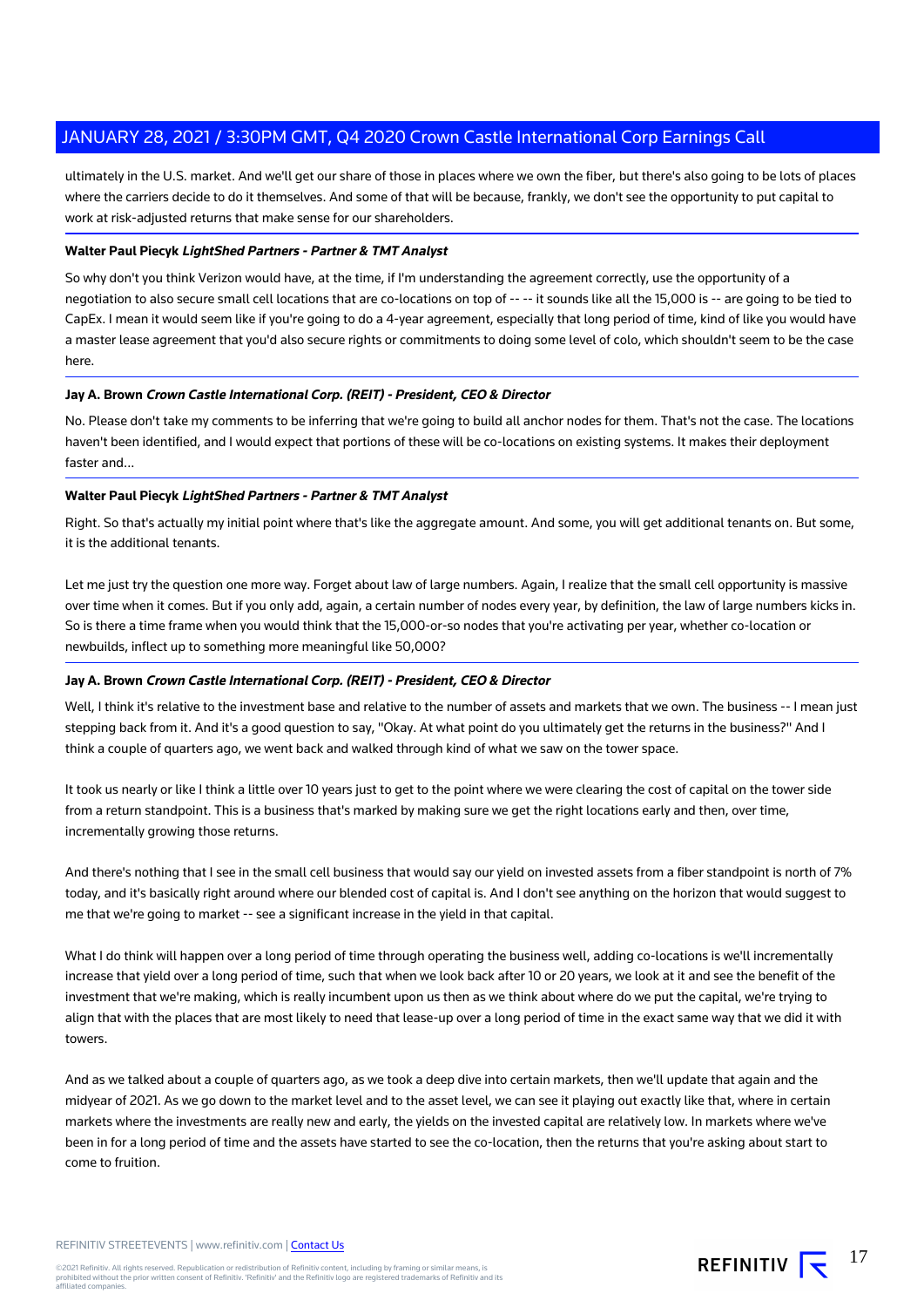Big picture, the entire pie of opportunity, we think, directionally, is going to increase over time. And if you ask my really long view, then, yes, I think there is going to be a day when we're doing meaningfully more small cells than what we're doing in the calendar year. But then we'll have to look at, "Okay. What's the appropriate capital base against that?" And as time passes, then we'll update you on what that looks like and where the opportunity is.

#### **Operator**

And next, we'll go to Nick Del Deo with MoffettNathanson.

#### **Nicholas Ralph Del Deo MoffettNathanson LLC - Analyst**

You hit on everything substantive I wanted to ask. Just thought maybe one accounting question for Dan. Maybe can you break out how the \$76 million in incremental OpEx related to nontypical items was spread between the various line items?

#### **Daniel K. Schlanger Crown Castle International Corp. (REIT) - Executive VP & CFO**

Sure, Nick. Happy to. It's about \$25 million in cost of sales, about \$10 million that impacted service gross margin and around \$40 million in G&A.

#### **Nicholas Ralph Del Deo MoffettNathanson LLC - Analyst**

Okay. And the G&A, how much of that was segment level versus unallocated overhead?

#### **Daniel K. Schlanger Crown Castle International Corp. (REIT) - Executive VP & CFO**

I would say about half-and-half, segment and unallocated overhead.

#### **Operator**

And next, we'll go to Spencer Kurn with New Street Research.

#### **Spencer Harris Kurn New Street Research LLP - Analyst of Towers and Infrastructure**

I just had a question. I was a little bit curious Verizon signing a big small cell deal combined with T-Mobile, Sprint small cell deal at the same time. On the T-Mobile cancellation, was there an opportunity for them to repurpose those 5,700 small cells that Sprint had contracted with you for other locations? Or was there another reason why that small cell contract ended up being canceled and repaid?

#### **Jay A. Brown Crown Castle International Corp. (REIT) - President, CEO & Director**

Yes. Spencer, thanks. I think that's probably a question you should ask T-Mobile. They gave us notice that they wanted to cancel the nodes at the end of late last year, and so we just worked through it with them. But in terms of their rationale or their reasoning for doing that, I'd let them speak to that.

#### **Spencer Harris Kurn New Street Research LLP - Analyst of Towers and Infrastructure**

Okay. Understood. And just one more, if I may. In the past few months, you've signed 2 large, long-term leasing deals, one with DISH and one with Verizon. My question is are these deals in any way a function of a shift in your selling strategy, maybe from negotiating leases on a site-by-site basis to taking a more holistic approach to your portfolio?

### **Jay A. Brown Crown Castle International Corp. (REIT) - President, CEO & Director**

I think they are different in one respect. They're different because of the actual dynamics that are occurring in the market in the situations that the customers are in with the assets.

In the case of DISH, they have no existing infrastructure or they're not on any meaningful number of tower sites in the market. So they're deploying a nationwide network, and it is helpful and cost-effective for them to pick an anchor provider upon which they design their entire network around. They chose Crown Castle to do that, we believe, in part, because of the quality of our tower assets as well as our ability to deliver fiber transport services to them. And that means that they're anchoring or building, designing their network around our sites. We think that creates a significant opportunity for us, both in the near-term years to come, but also over the long term, as they deploy that network.

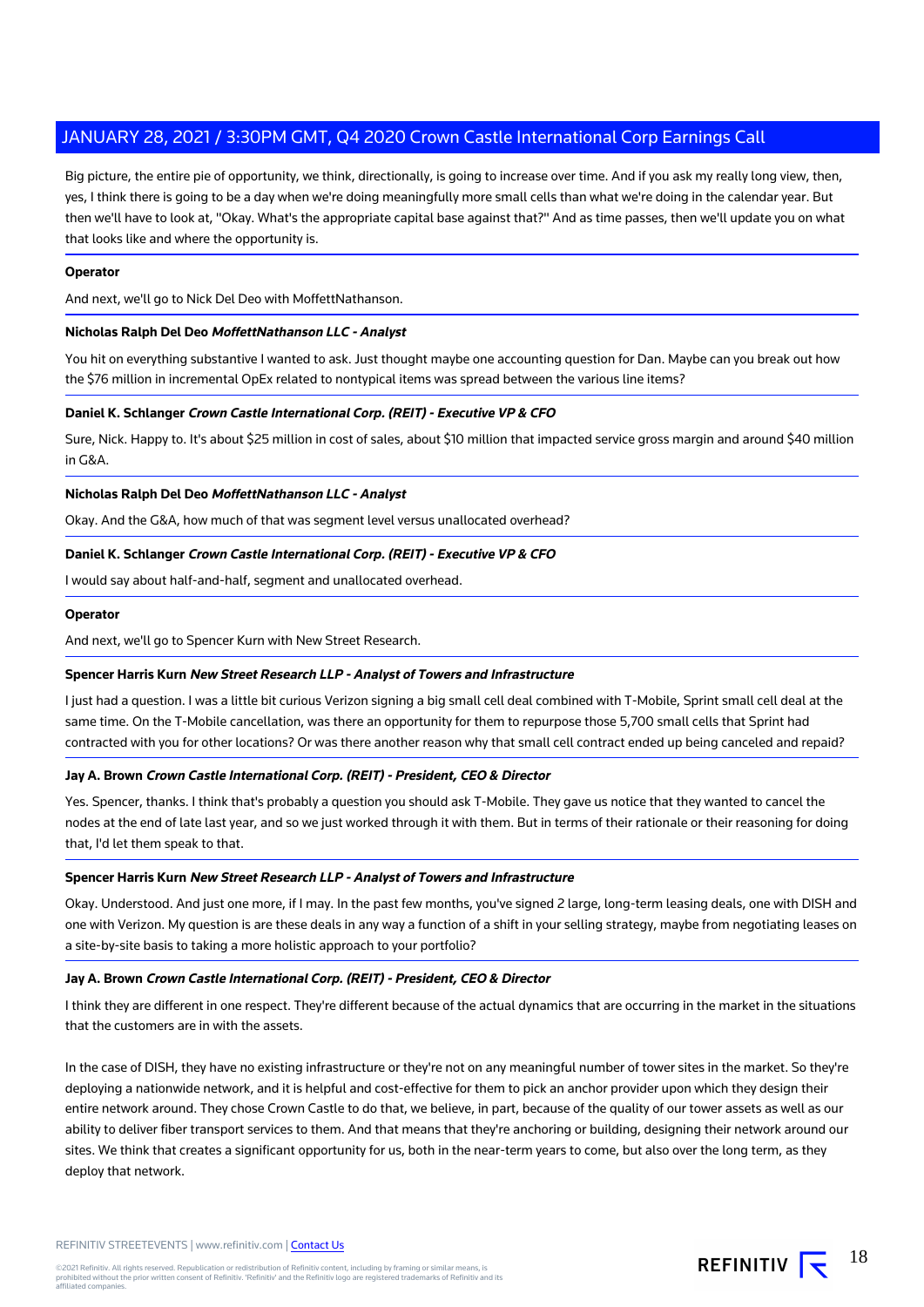I can't think of another example in the last 15 years where a carrier, from scratch, was looking at deploying a nationwide network. So I think the basic idea of having to deploy a network from scratch drives the need to pick an anchor provider and then work closely with them, and we're obviously pleased to be their partner and working hard to deliver on their expectations of getting their network built.

In the case of Verizon, again, I would point to some of the comments that I made before that whenever there's a commitment of size like this and obviously the largest one we've ever done with a carrier with Verizon this quarter that we're announcing, this creates, really, an opportunity for us to work together through some of the operating protocols to make sure that we're able to work together well. And the commitment and size enables us to go do that work together as to how we're going to work together. And we think it's a good start for the deployment of 5G small cells, but it's just to start and think there will be more to come. I think there will be some operating benefits going through this for us and then ultimately the returns as we both co-locate those nodes on existing infrastructure and then deploy capital to build anchor nodes for them in places where we think there will be future returns.

#### **Operator**

And next, we'll go to Brandon Nispel with KeyBanc Capital Markets.

#### **Brandon Lee Nispel KeyBanc Capital Markets Inc., Research Division - Research Analyst**

I'm curious if you could just comment on the pacing of 3G network shutdowns and the impact that churn could have on your business. I know some of your customers have sort of delayed and pulled forward both 3G network shutdown?

### **Jay A. Brown Crown Castle International Corp. (REIT) - President, CEO & Director**

Yes. Brandon, similar to history, as the carriers transition from the current generation, whatever that is, to the next generation of infrastructure, they go through a process of going through their network, generally starting in the most urban densely populated areas, converting those networks into the new generation, in this case, converting towards 5G, and then over time, moving themselves out from that core to more rural locations.

And the carriers have been in the process of converting 3G networks into 4G networks for better part of the last decade. And I think as we build out 5G, that will be at least a decade-long process would be our estimation. And you'll see the carriers continue to convert legacy 3G into either 4G or maybe skipping a generation and going directly to 5G. The sites upon which they were previously, we would expect those will be largely repurposed into the next generation of communications infrastructure.

#### **Operator**

We'll move to the next question. Next, we'll go to Tim Horan with Oppenheimer.

#### **Timothy Kelly Horan Oppenheimer & Co. Inc., Research Division - MD and Senior Analyst**

So Jay, do you think ultimately the mid-band spectrum we need like twice as much cell sites as we would given the limitations on physics? And can you talk about what type of ARPU risk you would expect as they upgrade each one of these cell sites? I know there's a million moving parts. The antennas are smaller, that there's MIMO in it, maybe they're deploying C-RAN with it, but just rough idea on both of them.

### **Jay A. Brown Crown Castle International Corp. (REIT) - President, CEO & Director**

Yes. Ultimately, the number of sites that will be needed will be a function of what's the growth rate of traffic and demand from a wireless standpoint. I think the table that we put into the presentation is helpful because it shows directionally the move and the need for investment towards site densification. How much site densification ultimately happens I think will be a function of what's the growth rate in data. And under, I think, any scenario that you could come up with, we feel really good about where we're positioned against that growth rate and think that we'll be able to continue to deliver on our long-term target of 7% to 8% per year growth in our dividends per share.

On your second question around ARPU, I think I'd defer that to our customers and let them speak to what they see as the revenue opportunity per user as the spectrum bands get deployed and built out.

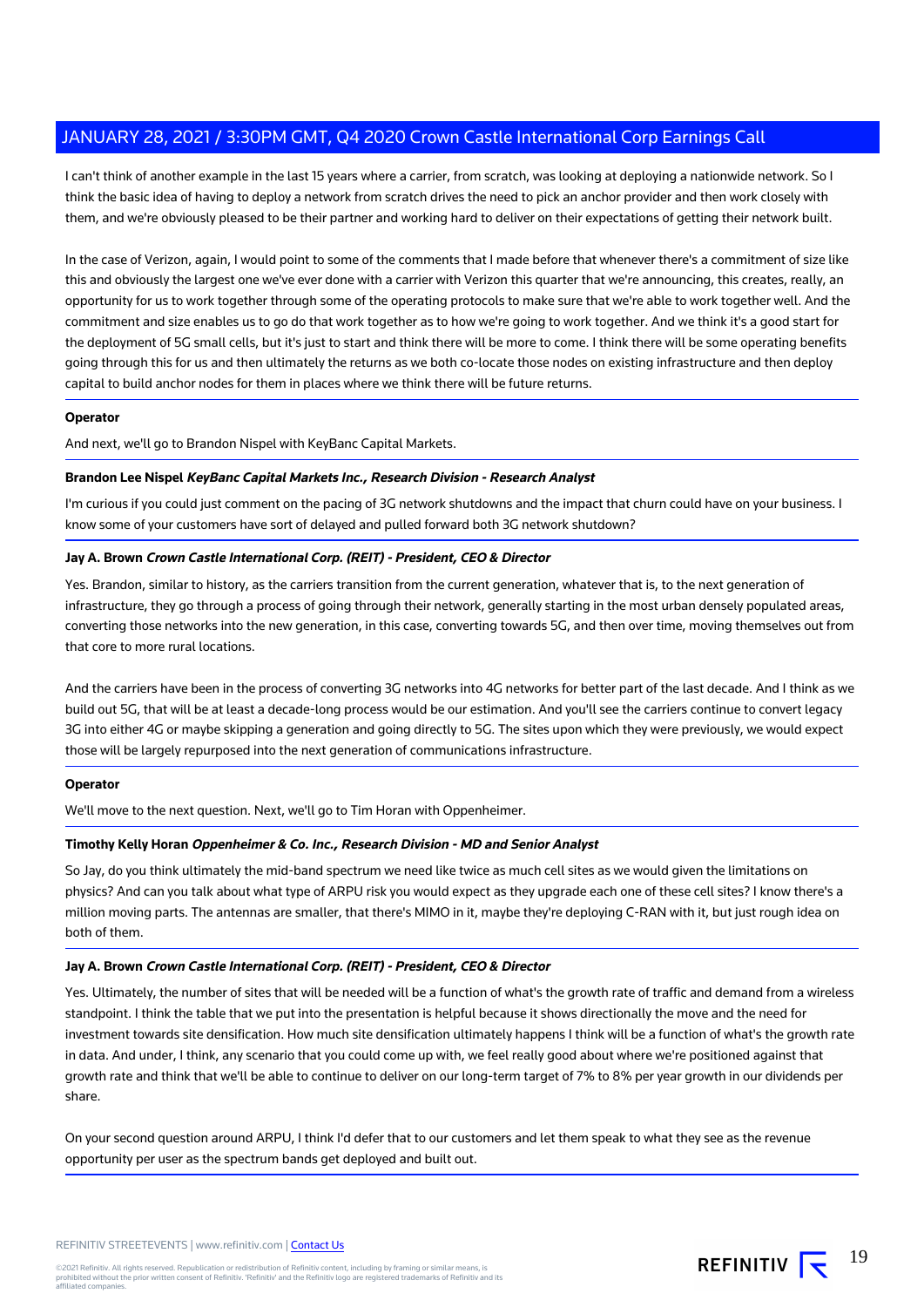#### **Timothy Kelly Horan Oppenheimer & Co. Inc., Research Division - MD and Senior Analyst**

Well, I was referring a little bit more how much revenue you could get per cell site for upgrades roughly. I mean the antennas are a lot smaller, and it's much less money than a 600-megahertz upgrade to do a 3.5. Or any thoughts around how much more they have to spend per site?

#### **Jay A. Brown Crown Castle International Corp. (REIT) - President, CEO & Director**

Sure, Tim. As they deploy the spectrum, sometimes we'll see on a tower site, based on traffic or usage that -- or need that they have, they'll deploy a full installation. And that may be 9 antennas and lines or more. And occasionally, we'll see it more in the form of an amendment where they're swapping out antennas, increasing size of antennas, and it's really a site-by-site decision that the carriers are going to make. So being really specific as to what the opportunity of dollars per site will ultimately be for us is probably more precise than we're able to be.

But directionally, in terms of return on assets, both on the tower side and on the small cell side, I think the deployment of these spectrum bands enables us to increase both our revenues and gross margin at the per-site level and then most importantly increase our yield on assets over time as we lease up the assets.

#### **Operator**

Next, we'll go to David Guarino with Green Street.

#### **David Anthony Guarino Green Street Advisors, LLC, Research Division - Analyst of Data Centers and Towers**

I just want to follow up. I think it was on a question Spencer had asked. Could you guys give your view on T-Mobile's activity on the small cell leasing side over the next few years? And the reason I asked is just trying to understand the rationale for making a large upfront payment today rather than just amending the contract, assuming that was an option.

#### **Jay A. Brown Crown Castle International Corp. (REIT) - President, CEO & Director**

Yes. David, we really don't like to speak to our customers' deployment plans. Let them -- we want to let them speak for themselves around why they make the decisions that they make around network investment and view. These sites that they canceled were locations where T-Mobile is going to have small cells, and I believe they just thought they didn't need the Sprint co-locations in those same locations. But beyond that, I think that's really just a question for them to speak to the way that they were thinking about their network over a longer period of time.

#### **David Anthony Guarino Green Street Advisors, LLC, Research Division - Analyst of Data Centers and Towers**

Okay. That's helpful. And then on the Verizon deal, just circling back to that. Do you guys anticipate needing to make additional investments in fiber? Or was the agreement specifically for small cell nodes on top of the fiber you guys have already laid? And then depending on the answer to that question, is there any change to your discretionary CapEx guidance for '21 that you provided last quarter?

#### **Jay A. Brown Crown Castle International Corp. (REIT) - President, CEO & Director**

Sure. On the first question, there will be some places where we need to build some additional fiber for them as a part of the capital that we'll spend on their behalf to extend the network. There'll be other places where they'll be able to co-locate on fiber that we've already built or acquired.

In expanding out your question, just broadly, I would say it does not change our view around acquisitions or the -- or our interest in those acquisitions. I think from this point forward, the vast majority of what will happen in the space will really be organically built rather than acquisitions. And I think our capital and investments will be focused more around those organic builds rather than looking at acquisitions in the market, even though some capital will be expended on -- and needed for the Verizon deployment of small cells.

Thanks, everyone, for joining this morning. And I just want to give a shout-out to our team one more time. Thanks for all the work that